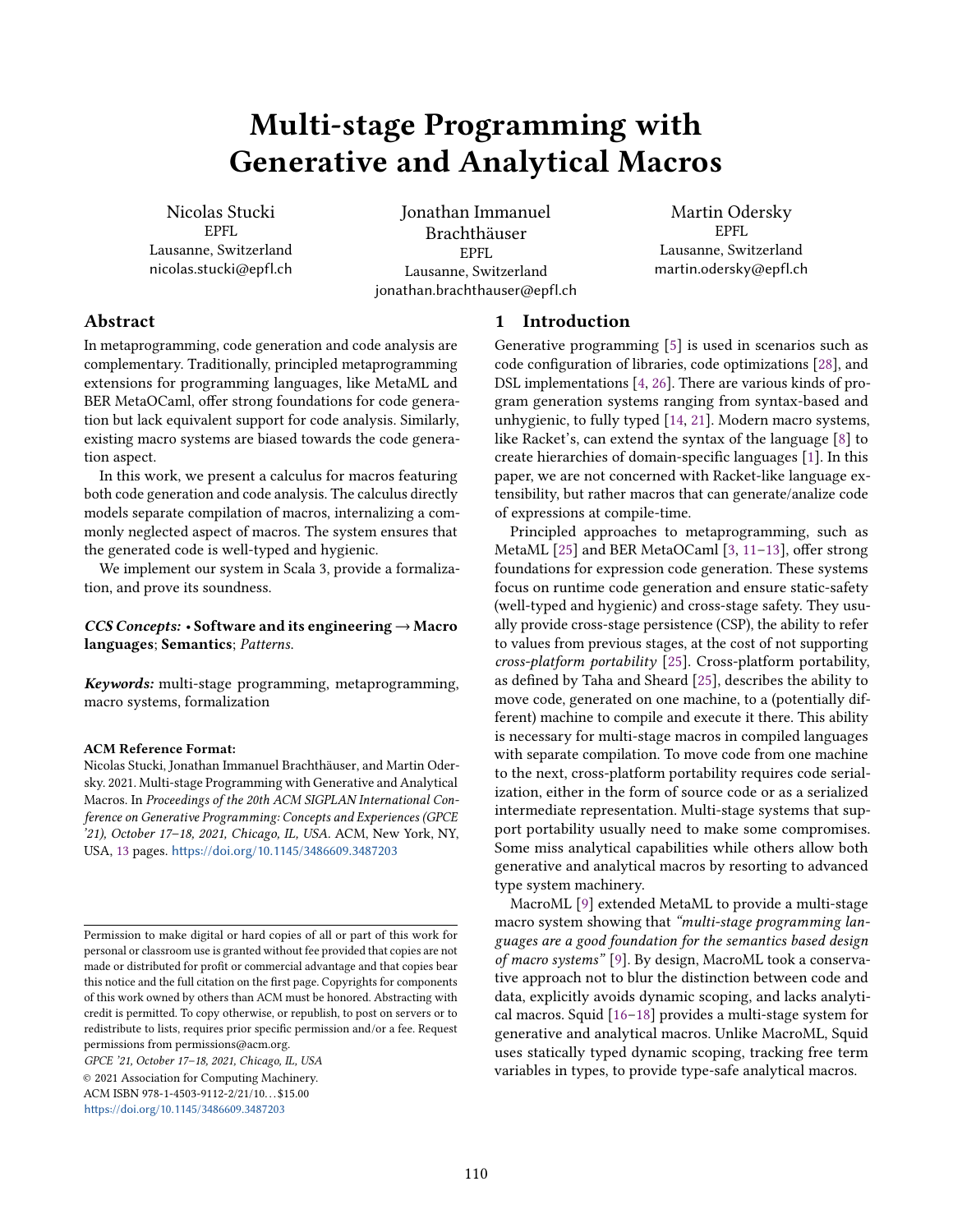**Requirements.** We identify the following requirements that a design of a multi-stage macro system for compiled languages should meet.

- Cross-platform portability. It should be possible to use generated code on different machines.
- Static-safety. Generated code should be hygienic and well-typed.
- Cross-stage safety. Access to variables should only be allowed at stages where they are available.
- Generative/Analytical. Programmers should be able to generate as well as analyze and decompose code.

We present a formal calculus that captures the fundamental aspects of the Scala 3 multi-stage macro system. The formalization and implementation advance the state of the art, satisfying the requirements listed above.

Contributions. In particular, this paper makes the following contributions.

- We introduce a calculus ( $\lambda^{\blacktriangle}$ ) for well-typed and hygienic multi-stage metaprogramming that allows both generative and analytical macros (Section [3\)](#page-2-0). The calculus supports quotes and splices (Section [3.1\)](#page-3-0), cross-platform portability (Section [3.2\)](#page-4-0), and analytical macros via pattern matching (Section [3.3\)](#page-6-0).
- We prove soundness of  $\lambda^{\blacktriangle}$  in terms of the standard theorems for progress (Theorems [3.5](#page-3-1) and [3.14\)](#page-6-1) and preservation (Theorems [3.6](#page-3-2) and [3.15\)](#page-6-2).
- We fully implement  $\lambda^*$  as a production-ready system in the Scala 3 programming language (Section [4\)](#page-10-0).

# <span id="page-1-0"></span>2 Multi-Stage Macros in Scala 3

In this section, we offer an informal overview of the features that our calculus provides and discuss how they relate to the design requirements stated in the previous section. All examples in this section are expressed in Scala 3, using our implementation. In Section [3,](#page-2-0) we present  $\lambda^*$  formally.

### 2.1 Generative Multi-Stage Programming

Our implementation in Scala 3 supports generative multistage programming. Here we give an overview of the various features that together constitute the meta-programming API.

Quotes and Splices. Multi-stage programming in Scala 3 uses quotes '{..} to delay/stage execution of code and splices \${..} to evaluate and insert code into quotes. Quoted expressions are typed as Expr[T] with a covariant type parameter <sup>T</sup>. With these two concepts, it is easy to write statically safe code generators. The following examples shows naive implementation of the  $x^n$  mathematical operation.

```
import scala.quoted.*
```

```
def powCode(x: Expr[Int], n: Int)(using Quotes): Expr[Int] =
 if n = 0 then Expr(1) // lift 1 into '{ 1 }
 else '{ $x * ${ powCode(x, n-1) } }
```
As shown in the example, our implementation provides the Expr operation that lifts a value into a quoted expression.

Macros. We can use the same splicing abstraction to express macros. In our system, a macro consists of top-level splices (not nested in any quote). Conceptually, the contents of the splice are evaluated one stage earlier than the program. Or, in other words, the contents are evaluated while compiling the program. The generated code resulting from the macro replaces the splice in the program.

 $def power2(x: Int): Int =$ \${ powCode('x, 2) } // x \* x \* 1

**Stage consistency.** We define the staging level of some code as the number of quotes minus the number of splices surrounding said code. In general, it is never possible to access a local variable from a lower staging level as it does not yet exist.

| def badPower(x: Int, n: Int): Int =                                |  |  |  |  |  |
|--------------------------------------------------------------------|--|--|--|--|--|
| $\frac{1}{2}$ powCode('x, n) } // ERROR value of 'n' not known yet |  |  |  |  |  |

In the context of macros and *cross-platform portability*, that is, macros compiled on one machine but potentially executed on another, we cannot support cross-stage persistence of local variables.

```
def badPowCode(x: Expr[Int], n: Int)(using Quotes) =
  // ERROR `n` potentially not available in the next machine
  '{ power($x, n) }
```

```
def power(x: Int, n: Int): Int =if n == 0 then 1
  else power(x, n-1)
```
Therefore, in our system, local variables can only be accessed at precisely the same staging level. For global definitions, such as powCode, the rules are slightly different. It is possible to generate code that contains a reference to a global definition such as in  $\lq$  power(2, 4) }. This is a limited form of crossstage persistence, where we refer to the already compiled code for power. Each compilation step will lower the staging level by 1 while keeping global definitions. In consequence, we can refer to compiled definitions in macros such as powCode in \${ powCode('x, 2) }. We disallow splices within top-level splices.

Inlining. Since using the splices in the middle of a program is not as ergonomic as calling a function, we hide the staging mechanism from end-users of macros and have a uniform way of calling macros and normal functions. For this, we restrict the use of top-level splices to only appear in so-called inline methods [\[22\]](#page-12-16). This mechanism is not part of the formalization of the present paper but helps to see how macros will be used in practice.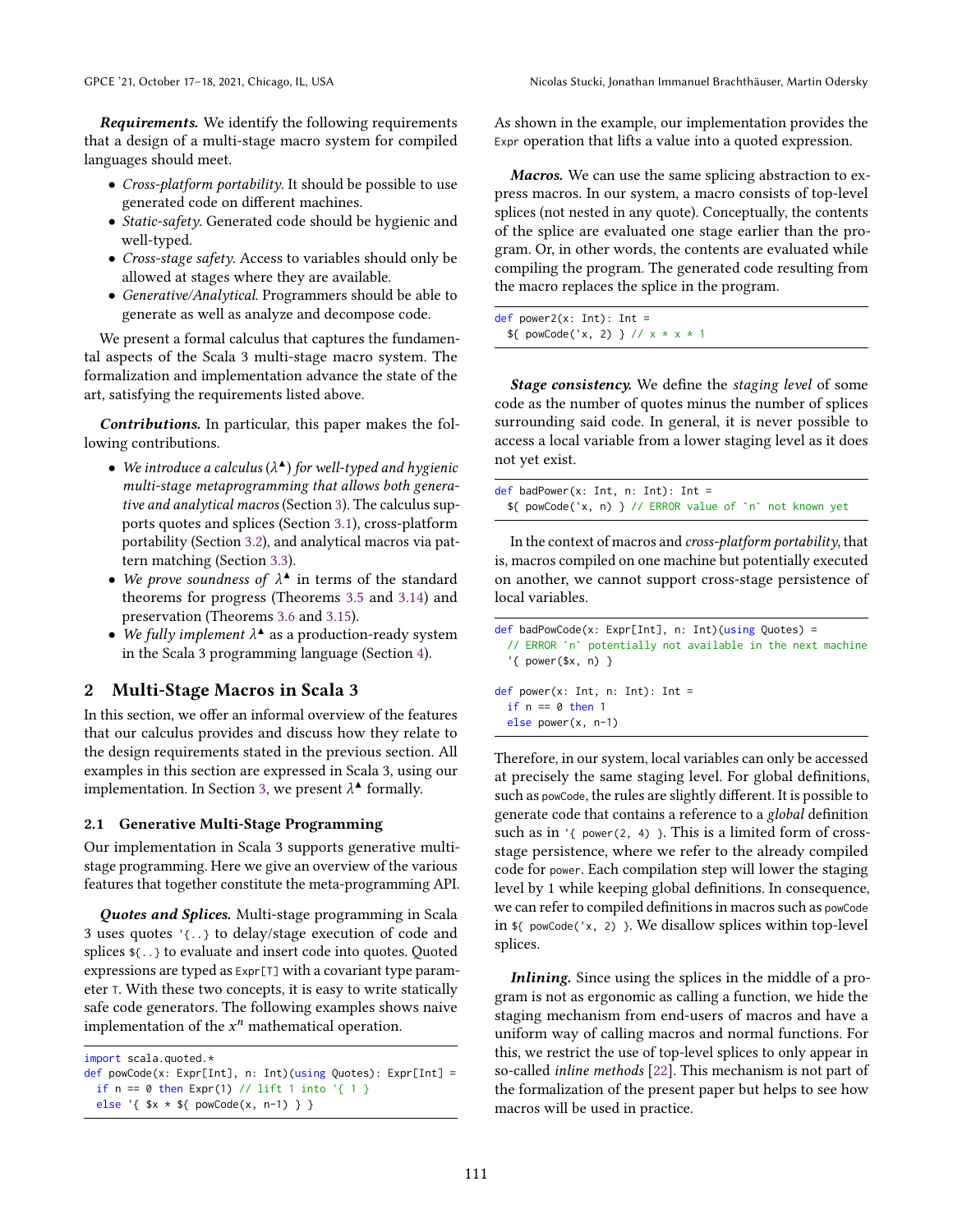Multi-stage Programming with Generative and Analytical Macros GPCE '21, October 17–18, 2021, Chicago, IL, USA

```
// inline macro definition
inline def inlinePower(x: Int, n: Int): Int =
 ${ powCodeFor('x, 'n) }
     // `powCodeFor` defined in next section
// user code
def power2(x: Int): Int =
```
inlinePower(x, 2) //  $x * x * 1$ 

The evaluation of the macro will only happen when the code is inlined into power2. When inlined, the code is equivalent to the previous definition of power2. An important consequence is that none of the arguments or the return type of the macro will have to mention the Expr types, encapsulating all aspects of metaprogramming from the end users.

# 2.2 Analytical Multi-Stage Programming

By nature, macros consume and produce program fragments of type Expr. Analytical macros inspect the code they receive as arguments to perform some analysis or transformation.

Value analysis. To be able to generate optimized code using powCode, the macro implementation powCodeFor needs to first determine whether the argument passed as parameter <sup>n</sup> is a constant value. This can be achieved via unlifting using the Expr extractor from our library implementation that will only match if <sup>n</sup> is a quoted constant and extracts its value.

| $def$ powCodeFor(x: Expr[Int], n: Expr[Int])(using Quotes) = |
|--------------------------------------------------------------|
| n match                                                      |
| // it is a constant: unlift code n='{m} into number m        |
| case $Expr(m) \Rightarrow powCode(x, m)$                     |
| // not known: call power at runtime                          |
| case $\Rightarrow$ '{ power(\$x, \$n) }                      |

Structural analysis. It is sometimes necessary to analyze the structure of the code or decompose the code into its parts. A classic example is an embedded DSL, where a macro knows a set of definitions that it can reinterpret while compiling the code using a macro (for instance, to perform optimizations). In the following example, we extend our previous implementation of powCode with the ability to look into <sup>x</sup> to provide further optimizations.

```
def powCode(x: Expr[Int], n: Int)(using Quotes) =
  x match
    case '{ power($y, ${Expr(m)}) } \Rightarrow // we have (y^m)^n
      powCode(y, n * m) // generate code for y^(n*m)
    case \rightarrowif n == 0 then '{ 1 }
      else '{ $x * ${ powCode(x, n-1) } }
```
The pattern \${..} extracts code as an expression, and it is either bound as \$y or matched against a nested pattern as in  $${Expr(m)}$ .

Patterns may contain two kinds of references, global reference such as power in '{ power(...) } or references to bindings defined in the pattern such as x in case '{ (x: Int)  $\Rightarrow$  x }.

Closed patterns. When extracting an expression from a quote, we need to make sure that we do not extrude any variables from the scope where they are defined.

'{  $(x: Int) \Rightarrow x + 1$  } match case '{ (y: Int)  $\Rightarrow$  \$z }  $\Rightarrow$ // should not match, otherwise:  $z = \{x + 1\}$ 

In this example, we see that the pattern should not match. Otherwise, any use of the expression <sup>z</sup> would contain an unbound reference to <sup>x</sup>. To avoid any such extrusion, we only match on a \${..} if its expression is closed under the definitions within the pattern.

HOAS patterns. To allow extracting expression that may have extruded references we offer a higher-order abstract syn-tax (HOAS) [\[19\]](#page-12-17) pattern  $f(y)$  (or  $f(y1, \ldots)$ ). This pattern will  $\eta$ -expand the sub-expression with respect to  $\eta$  and bind it to  $f$ . The variables that might have been extruded will be replaced by the arguments of the lambda.

```
'{ ((x: Int) \Rightarrow x + 1).apply(2) } match
  case '{ ((y: Int) \Rightarrow $f(y)).apply($z: Int) } \Rightarrow// f may contain references to x
    // f = (y: Expr[Int]) \Rightarrow '{ $y + 1 }
    f(z) // generates \{2 + 1\}
```
This approach was also used in earlier Squid [\[17\]](#page-12-18) versions. The use of HOAS allows us to keep the involved types simple. The  $\eta$ -expanded sub-expression can be typed with a simple function type. This way we can avoid scope extrusion without resorting to involved type-level machinery of tracking free variables. HOAS patterns without parameters are considered closed patterns.

Summary. We showed the features of our system that support generative and analytical multi-stage programming. We showed how cross-platform portability relates to macros and how it influences the design of cross-stage safety. We showed how we guarantee cross-stage safety with stage consistency and HOAS patterns.

# <span id="page-2-0"></span>3 Multi-Stage Macros Calculus

In this section, we present the  $\lambda^*$  multi-stage macros calculus. The presentation is organized into four parts. We first introduce the core calculus, which extends the simply-typed lambda calculus with support for quotes and splices. The two abstractions are at the core of cross-stage safety and static-safety. In a second step, we extend the calculus to capture the semantics of compilation of macros. An abstraction that supports cross-platform portability. Then we extend the core calculus with quote analysis by adding quoted pattern matching. In a final extension, we combine compilation and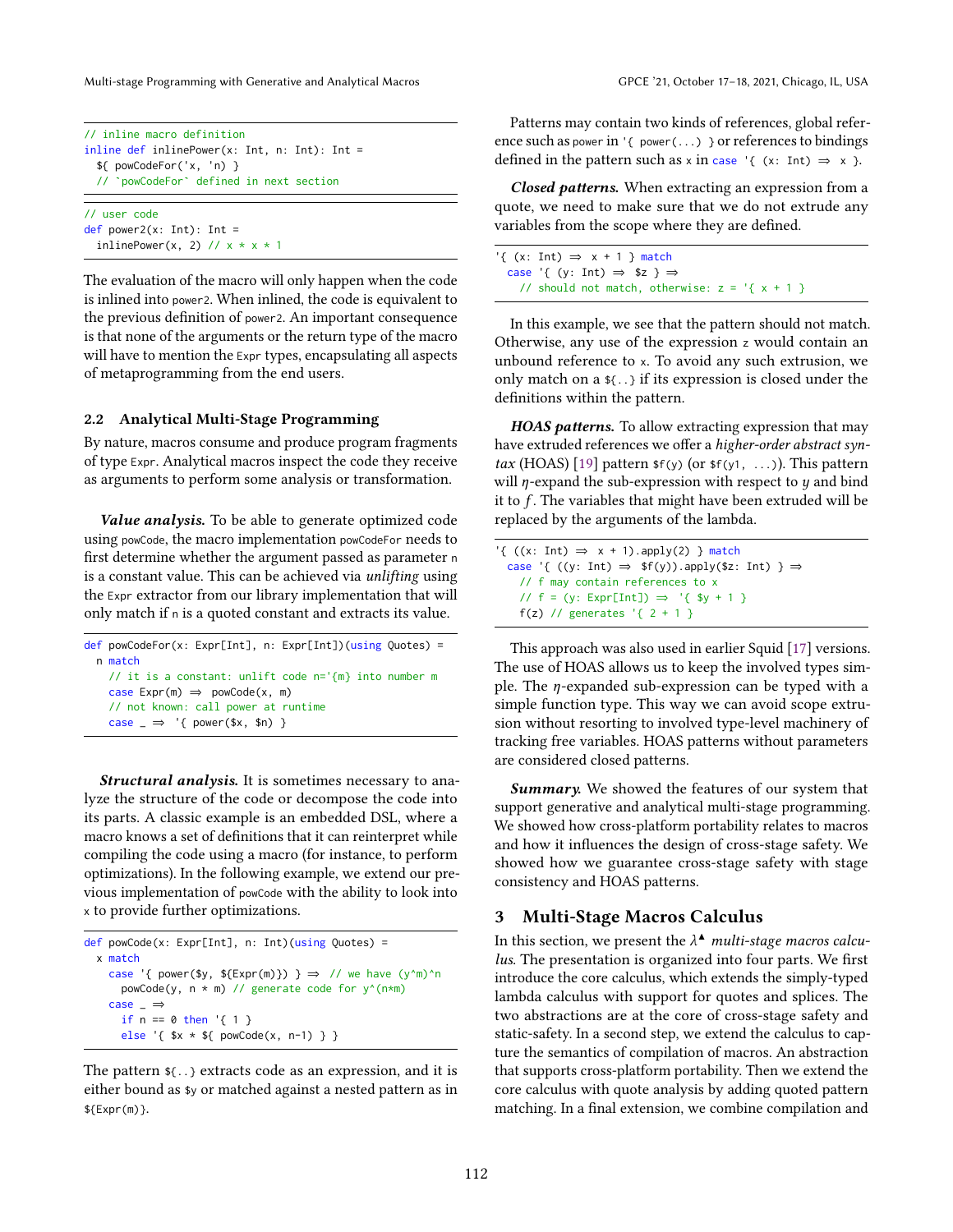macros with the pattern matching extension. We show the soundness of individual extensions and their combination.

### <span id="page-3-0"></span>3.1 Core Calculus: Quotes and Splices

This first core calculus captures the fundamental semantics of programs that operate on and produce code. To this end, it extends STLC with the ability to delay the computation by quoting the code and the ability to compose delayed computations by splicing.

Figure [1](#page-4-1) defines the syntax and semantics of this calculus. We use the notation  $[x \mapsto t_2]t_1$  to denote the standard capture-avoiding substitution of  $t_2$  for x within  $t_1$ . As usual, we follow Barendregt [\[2\]](#page-12-19) and require that all variable names are globally unique. We also only distinguish terms up to renaming.

3.1.1 Syntax. The calculus features the standard forms of simply-typed lambda calculus, that is, constants  $c$ , variables x, abstraction  $\lambda x$ : T.t, and application t t. In order to express the introductory examples, we also add support for fixpoint computation  $fix$   $t$ . The two most important additions to the term syntax are quotation  $[t]$  (instead of '{t}) and splicing  $\lfloor t \rfloor$  (instead of  $\mathfrak{F}(\mathsf{t})$ ). The syntax of types includes built-in types C, function types of the form  $T \rightarrow T$ , and the type of quoted terms  $[T]$  (corresponds to  $Expr[T]$ ). That is, for a term t of type T, the quoted term  $\lceil t \rceil$  has type  $\lceil T \rceil$ .

<span id="page-3-3"></span>Example 3.1. Within the core calculus, we can easily write a function that can generate complex code. The def powCode of Section [2](#page-1-0) can be encoded in this calculus for a numerical type N as follows:

 $fix \lambda rec: [N] \rightarrow N \rightarrow [N]$ .  $\lambda x:$ [N]. $\lambda n:$ N.*ifIsZero n* [1] [*mult*  $|x|$  | *rec*  $x$  (*n*-1)|]

3.1.2 Environments. As usual, environments Γ are lists of bindings  $x : I$ . However, they do not only track the type of each binding  $T$ , but also at which staging level  $i$  a variable has been introduced. The staging level  $i$  is a number in  $\mathbb{N}_0 = \{0, 1, 2, \dots\}$ . We consider bindings at different levels as disjoint. That is, looking up the binding for  $x$  at level  $j$ in environment  $\Gamma = \Gamma_1$ ,  $x : \iota^i T$ ,  $\Gamma_2$  only succeeds, if  $i = j$ . For simplicity, we require well-formedness to establish that environments contain a single binding of each name  $x$ , ruling out  $\Gamma, x : \mathbf{I}^T, x : \mathbf{I}^T$  by construction. By definition, the environment guarantees cross-stage safety. Notably, this implies that there is no cross-stage persistence of local variables.

Example 3.2. Though the calculus itself does not support CSP, it is possible to use values in later stages by lifting and splicing. In the following example, we lift a boolean (B) constant into a quote containing the constant.

$$
\lambda x{:}B. \textit{iff} \textit{True} \; x \; [\textit{true}] \; [\textit{false}]
$$

**3.1.3** Typing. Typing judgments take the form  $\Gamma \vdash^{i} t$ :  $T$  and assign a term  $t$  the type  $T$ . However, they are also parameterized by the staging level  $i$ . Conceptually, the level

starts at 0, increases each time we encounter a quote (T-QUOTE), and decreases each time we encounter a splice (T-SPLICE). All other typing rules maintain the same level in their premises. Splices cannot be typed at level 0 to avoid negative staging levels. As can be seen in rule T-ABS, bindings are added to the environment with the level at which they are defined. Similarly, a variable can only be typed if it is referenced at the same level it was defined in (T-Var).

Example 3.3. Tracking of levels ensures cross-stage safety of variables. Both type derivations below fail.

| $\overline{x: \mathbb{I} \mid T \in \emptyset, x: \mathbb{I} \mid T}$ FAIL                 | $\overline{x:^0 [T] \in \emptyset, x:^1 [T]}$ FAIL                                |
|--------------------------------------------------------------------------------------------|-----------------------------------------------------------------------------------|
| $\emptyset, x : ^{0}T \vdash^{1} x : T$                                                    | $\emptyset, x : \sup^1 [T] \vdash^0 x : [T]$                                      |
| $\emptyset, x : ^{0}T \vdash ^{0}[x] : [T]$                                                | $\emptyset, x : \mathbf{I} [T] \vdash^1  x  : T$                                  |
| $\emptyset \vdash^0 \lambda x$ : $T$ . $\lceil x \rceil$ : $T \rightarrow \lceil T \rceil$ | $\emptyset \vdash^1 \lambda x : [T] \ldotp \lfloor x \rfloor : [T] \rightarrow T$ |

3.1.4 Evaluation. We present the semantics of our calculus in terms of a small-step operational semantics (Figure [1\)](#page-4-1). Like the typing judgments, the evaluation relation is also indexed by a staging level  $i$ . Also similar to typing, the index starts at 0, increases each time it goes in a quote (E-Quore), and decreases each time it goes into a splice (E-Splice). At level 0, the semantics follow the usual STLC semantics and we perform  $\beta$ -reduction (E-BETA) and fix-point computation (E-Fix-Red). The rules E-App-1, E-App-2, and E-Fix express the usual congruences. The congruences E-Quore and E-SPLICE modify the levels accordingly. Intuitively, the calculus not only performs  $\beta$ -reduction on level 0, but also seeks to reduce all splices at level 1 (E-SPLICE-RED). To achieve this, at levels greater than 0, we need to evaluate under lambdas (E-Abs) in case it contains a level 1 splice.

Example 3.4. The specifics of the operational semantics are illustrated by the following example, which makes use of both reductions rules E-BETA and E-SPLICE-RED. The resulting expression is a value according to our definition since it does not contain any level-1 splice.

| $\lceil \lambda x : T \cdot \lfloor (\lambda y : T \cdot y) \rceil f x \rceil \rceil$ |              |
|---------------------------------------------------------------------------------------|--------------|
| $\rightarrow$ $\lceil \lambda x : T.   \lceil f x \rceil   \rceil$                    | E-Beta       |
| $\rightarrow$ $[\lambda x: T. f x]$                                                   | E-SPLICE-RED |

3.1.5 Values. While it may appear non-standard, the definition of values follows directly from the operational semantics. Intuitively, a term is a value, if it is a constant (V-Const), an abstraction (V-ABS-0), or a quote (V-QUOTE) that does not contain any level-1 splices.

3.1.6 Soundness. We show the soundness of the calculus by proving the standard progress and preservation theorems.

<span id="page-3-1"></span>**Theorem 3.5** (Progress for Terms). If  $\emptyset \vdash^{i} t : T$ , then t is a value  $\vdash^{i}$  t vl or there exists t' such t  $\longrightarrow^{i}$  t'.

<span id="page-3-2"></span>**Theorem 3.6** (Preservation for Terms). If  $\Gamma \vdash^{i} t : T$  and  $t \longrightarrow i$  t', then  $\Gamma \vdash^{i} t' : T$ .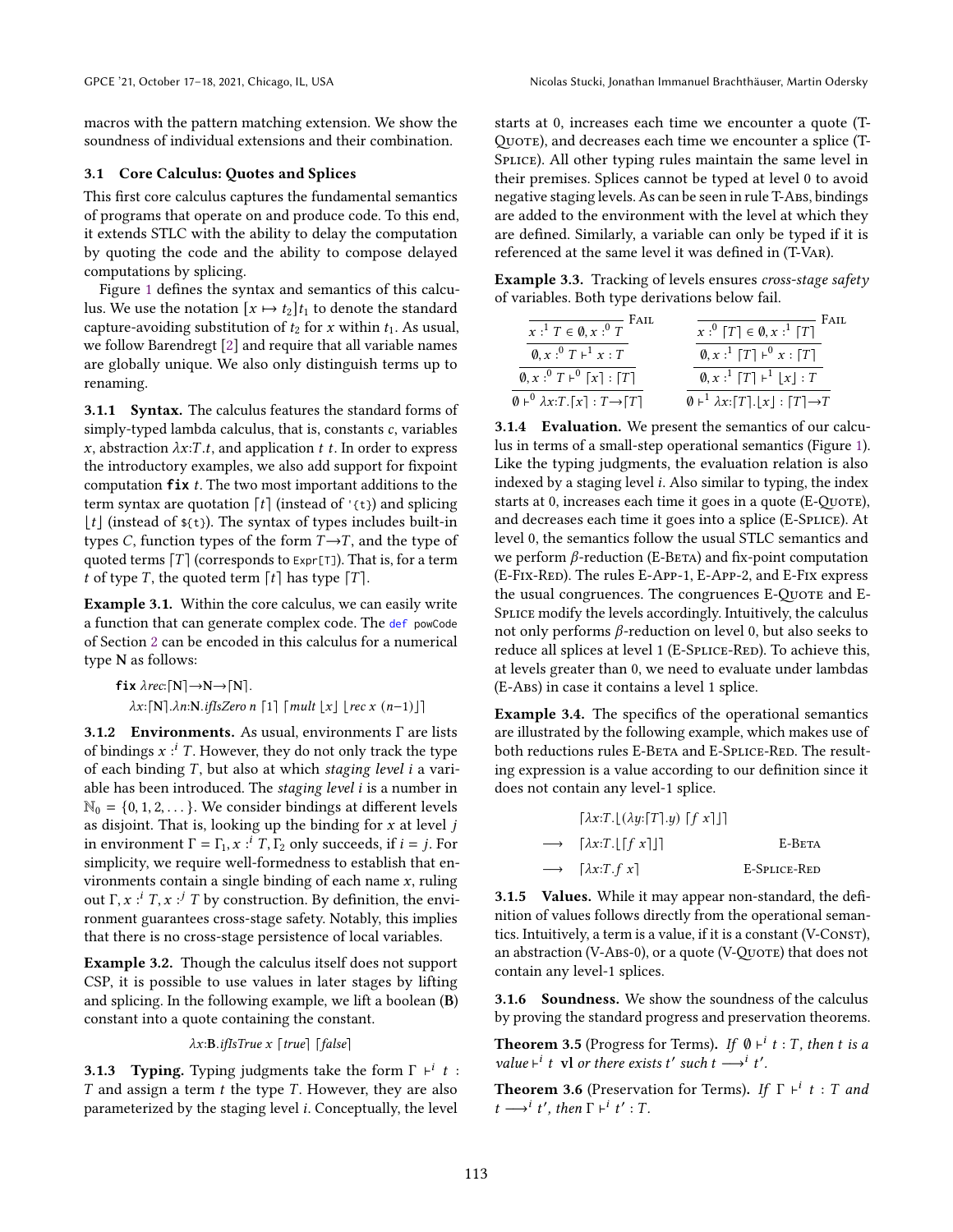Multi-stage Programming with Generative and Analytical Macros GPCE '21, October 17–18, 2021, Chicago, IL, USA

### <span id="page-4-1"></span>Syntax Term  $t = c | x | \lambda x : T \cdot t | t \cdot t | \textbf{fix } t | [t] | [t]$ Type  $T \cong C | T \rightarrow T | T |$ Environment Typing environment  $\Gamma$   $\equiv$  0 |  $\Gamma$ ,  $x :^{i}$  7 Level  $i \in \mathbb{N}_0$ Typing Rules  $\Gamma \vdash^i c : C$ (T-Const)  $x: \stackrel{i}{\cdot} T \in \Gamma$  $\Gamma \vdash^i x : T$ (T-Var)  $Γ, x :^{i} T_1 \vdash^{i} t_2 : T_2$  $\Gamma \vdash^{i} \lambda x : T_1.t_2 : T_1 \rightarrow T_2$  $(T-ABS)$  $\Gamma \vdash^{i} t_1 : T_1 \rightarrow T_2$   $\Gamma \vdash^{i} t_2 : T_1$  $\Gamma \vdash^{i} t_1 t_2 : T_2$ (T-App)  $\Gamma \vdash^{i} t : T \rightarrow T$  $\Gamma \vdash^i \mathsf{fix} \ t : T$ (T-Fix)  $\Gamma \vdash^{i+1} t : T$  $\Gamma \vdash^i [t] : [T]$ (T-Quote)  $\Gamma \vdash^{i-1} t : [T]$   $i \geq 1$  $\overline{\Gamma \vdash^{i} \lfloor t \rfloor : T}$ (T-Splice) Operational Semantics  $t_1 \longrightarrow^i t'_1$  $t_1$   $t_2$   $\longrightarrow$   $\overline{t'_1}$   $t_2$ (E-App-1)  $t \longrightarrow^i t'$   $i \geq 1$  $\overline{\lambda x:T.t \longrightarrow^{i} \lambda x:T.t'}$  $(E-ABS)$  $\vdash^0 t_2$  vl  $\overline{(\lambda x: T_1.t_1)}$   $t_2 \longrightarrow^0 [x \mapsto t_2] t_1$ (E-Beta)  $\vdash^{i} t_1 \text{ vl}$   $t_2 \longrightarrow^{i} t'_2$  $t_1$   $t_2$  →  $^i$   $t_1$   $t'_2$ <br>(E-App-2)  $t \longrightarrow^i t'$  $f$ **ix**  $t \rightarrow$ <sup>*i*</sup>  $f$ **ix**  $t'$ (E-Fix)  $f$ **ix**  $\lambda x: T.t \longrightarrow^0 [x \mapsto f$ **ix**  $\lambda x: T.t]$ (E-Fix-Red)  $t \longrightarrow^{i+1} t'$  $\overline{[t] \rightarrow^{i} [t']}$ (E-Quote)  $t \longrightarrow^{i-1} t'$   $i \geq 1$  $|t| \longrightarrow^{i} |t'|$ (E-Splice)  $\vdash^1 t$  vl  $\sqrt{|t|}$  $\rightarrow$ <sup>1</sup> (E-Splice-Red) Values  $\vdash^i c$  vl (V-Const)  $\vdash^0 \lambda x$ :*T.t* vl  $(V-ABS-0)$  $\vdash^{i+1} t \text{ vl}$  $\overline{\vdash^{i} [t]}$  vl (V-Quote)  $i \geq 1$  $\overline{\vdash^{i} x \text{ vl}}$  $(V-VAR)$  $\vdash^{i} t \text{ vl} \qquad i \geq 1$ ⊢ **fix** vl  $(V-Fix)$  $\vdash^{i} t \text{ vl} \qquad i \geq 1$  $\vdash^{i} \lambda x$ :*T.t* vl  $(V-ABS)$  $\vdash^{i} t_1 \text{ v1}$  ⊢<sup>i</sup>  $t_2 \text{ v1}$  *i* ≥ 1  $\vdash$ <sup>*i*</sup>  $t_1$   $t_2$  vl (V-App)  $\vdash^{i-1} t \text{ vl} \qquad i \geq 2$  $\vdash$ <sup>*i*</sup> [*t*] vl (V-Splice)

### Figure 1. Core Calculus

The full proofs can be found in Appendix A [\[24\]](#page-12-20), here we only point out the structure and define key lemmas.

As usual, progress requires us to show that values take canonical forms. This standard lemma trivially extends to our non-standard definition of values.

<span id="page-4-2"></span>Lemma 3.7 (Canonical Forms).

If  $\vdash^0 t$  vl and

- $t : C$ , then  $t = c$  for some  $c$ .
- $t: T_1 \rightarrow T_2$ , then  $t = \lambda x : T_1.t_1$  for some x and  $t_1$ .
- $t : [T]$ , then  $t = [t_1]$  for some  $t_1$ .

Proof (of Lemma [3.7\)](#page-4-2). By case analysis on the value definition ⊦<sup> $\dot{0}$ </sup>  $\overline{t}$  vl.  $\Box$ 

To prove progress, we also need to prove a more general variant allowing the typing context  $\Gamma$  to only contain bindings on a level greater than 0. To capture this property, we define Γ ≥1 as a restricted typing context:

Definition 3.8 (Restricted Typing Context).

$$
\Gamma^{\geq 1} \quad ::= \quad \emptyset \ \mid \ \Gamma^{\geq 1}, x : ^i T \quad \text{ for } i \geq 1
$$

Using the restricted context, we define the generalized version of progress as:

<span id="page-4-3"></span>**Lemma 3.9** (Extended Progress for Terms). If  $\Gamma^{\geq 1} \vdash^{i} t : T$ , then t is a value  $\vdash^{i}$  t vl or there exists t' such t  $\longrightarrow^{i}$  t'

Proof (of Theorem [3.5\)](#page-3-1). The proof of progress trivially fol-lows from Lemma [3.9,](#page-4-3) by choosing  $\Gamma^{\geq 1} = \emptyset$ .

For the proof of preservation, we need to adjust the standard substitution lemma to our setting with levels.

<span id="page-4-4"></span>**Lemma 3.10** (Substitution).  $\forall i, j \in \mathbb{N}_0$ , if  $\Gamma \vdash^{j} t_1 : T_1$  and  $\Gamma, x : J T_1 \vdash i t_2 : T_2 \text{ then } \Gamma \vdash i \ [x \mapsto t_1] t_2 : T_2.$ 

Proof of Preservation (Theorem [3.6\)](#page-3-2). Induction over the typing derivation, using the substitution lemma (Lemma [3.10\)](#page-4-4).  $\Box$ 

### <span id="page-4-0"></span>3.2 Macros Extension: Cross-Platform Portability

The calculus from the previous section allowed us to write programs that generate code using quotes and splices.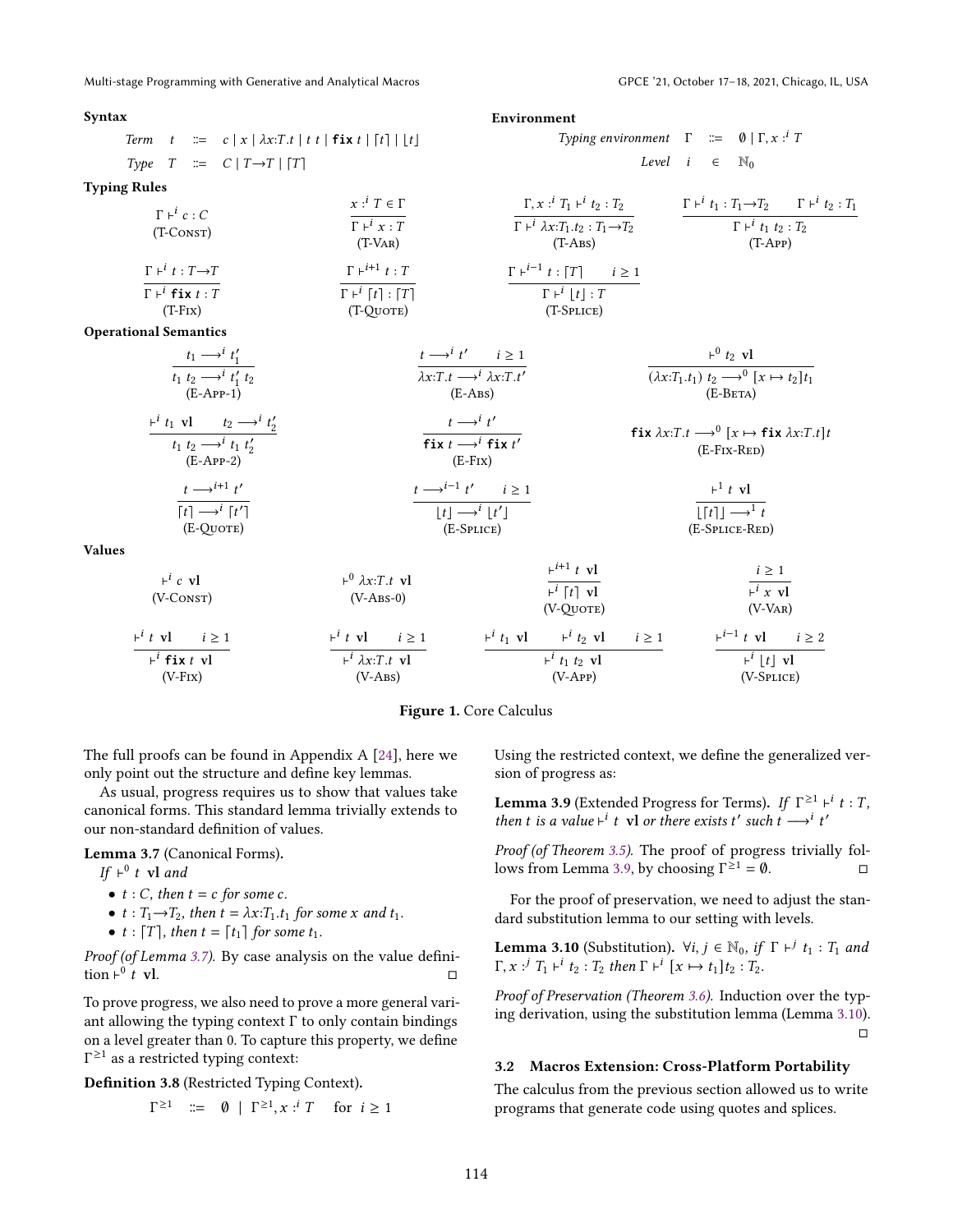### <span id="page-5-0"></span>Extended Syntax

Extended Typing Rules  $x{:}T \in \Sigma$  $\Gamma | \Sigma \vdash^{i} x : T$ 

Program  $p := \text{def } x = \lceil t \rceil \text{ in } p \mid \text{eval } t$ 

 $\emptyset$  |  $\Sigma$  + $^0$  t : T  $\Sigma$  **F eval**  $t : T$  Libraries

 $\emptyset$  |  $\Sigma$  +  $^1$  t :  $T_1$   $\Sigma$ ,  $x:T_1$  +  $p:T_2$  $\Sigma$  **⊢ def**  $x = [t]$  **in**  $p : T_2$  $(T-DEF)$ 

Library typing  $\Sigma \equiv \emptyset | \Sigma, x : T$ Runtime library  $\Omega$  ::=  $\emptyset | \Omega, x=t$ 

Extended Values

$$
\frac{\vdash^0 t \text{ vl}}{\vdash \text{eval } t \text{ vl}}{\text{(V-EVAL)}}
$$

(T-Link) (T-Eval) Extended Operational Semantics

| $x=t \in \Omega$               | $t \rightarrow 0 \atop 0 \t} t'$                          | $t \rightarrow \sim t'$                                                      | $\vdash$ <sup>1</sup> t vl                                                          |
|--------------------------------|-----------------------------------------------------------|------------------------------------------------------------------------------|-------------------------------------------------------------------------------------|
| $x \rightarrow 0 \atop 0 \t 1$ | eval $t\, \,\Omega\longrightarrow$ eval $t'\, \,\Omega\>$ | def $x = [t]$ in $p   \Omega \longrightarrow$ def $x = [t']$ in $p   \Omega$ | def $x = \lfloor t \rfloor$ in $p \mid \Omega \longrightarrow p \mid \Omega, x = t$ |
| $(E-LINK)$                     | (E-Eval)                                                  | (E-MACRO)                                                                    | (E-COMPILE)                                                                         |

Figure 2. Macros Extension

In realistic compiled languages, code is first compiled on some machine and then used on a (potentially) different machine. If a macro is executed when compiling, the code it generates will also be compiled and then used on another machine. This implies that we need cross-platform portability to compile the generated code. If a macro definition is itself compiled, we need to compile a program containing quoted code. This requires a form of serialization in practice, but for this to be sound it also requires cross-platform portability.

To capture the semantics of compiling programs, we extend the previous calculus with library function definitions. These definitions will be compiled before they are used. The calculus also adds a restricted notion of CSP that is compatible with cross-platform portability. Figure [2](#page-5-0) defines the syntax and semantics of the extended  $\lambda^*$  calculus.

3.2.1 Syntax. The macro calculus extends the syntax of Figure [1](#page-4-1) adding a syntactic form for programs  $p$ . Programs are lists of library bindings **def**  $x = \lceil t \rceil$  **in**  $p$  ending in a single term  $eval$   $t$  that will be evaluated after all library bindings have been compiled. Here, **def**  $x = \lceil t \rceil$  **in**  $p$  represents the definition of a library function that is made available as  $x$  in the remaining program. The implementation  $t$ , which is given as code, is compiled and then added to a simplified store, which we use to model the set of compiled functions loaded in the program. In this program, a macro is a splice within  $t$ . The syntactic form **eval**  $t$  represents a program that will be evaluated without being compiled. In practice, **eval** *t* would be an interpreted call to the main method.

3.2.2 Libraries. Figure [2](#page-5-0) introduces store-like runtime libraries Ω that map library function names *x* to their implementation. It also adds a new typing environment Σ, which types libraries Ω and allows us to track references to compiled programs. Values will only ever be added to the library  $Ω$  but never updated. Importantly, the bindings in  $Σ$  (and  $Ω$ ) are not annotated with staging levels and are thus staginglevel agnostic.

3.2.3 Typing. The typing judgements in Figure [2](#page-5-0) extend the ones presented in Figure [1.](#page-4-1) We modify the judgement form  $\Gamma \vdash^{i} t : T$  to also track the library typing  $\Sigma$  as  $\Gamma | \Sigma \vdash^{i}$  $t : T$ . All existing rules simply pass  $\Sigma$  unmodified to their premises. To type programs, we add a new typing judgment  $Σ$  ⊢  $p$  :  $T$  where  $Σ$  tracks the library bindings. When typing a library definition **def**  $x = \lfloor t \rfloor$  **in**  $p$  (T-DEF), we type the term  $t$  at level 1. This way the term  $t$  can contain splices, which in turn allows us to model macros. The rest of the program is typed adding  $x$  to the library environment  $\Sigma$ . Typing **eval**  $t$ (T-Eval) simply types  $t$  at level 0 (like in Section [3.1\)](#page-3-0) but adds the  $\Sigma$ , which will not change in the remainder of the derivation. To be able to access library functions, we add rule T-LINK, which looks up the signature of a free variable  $x$  in  $\Sigma$ . We assume that  $dom(\Sigma)$  and  $dom(\Gamma)$  are disjoint and hence there cannot be any ambiguity with (T-Var). Note that, unlike rule T-VAR, variables in  $\Sigma$  are stage polymorphic, therefore library functions display a form of cross-stage persistence.

**Example 3.11.** Library functions in  $\Sigma$  can be used at any level after they are compiled. This is illustrated by the typing derivation below, where  $f$  is used at staging levels 0 and 1. Assuming that  $f:[C]\to C\in \Sigma$ , we can see that all premises are satisfiable with  $T_1 = T_3 = [C]$  and  $T_2 = C$ .

|                                                                      |                                                                | $\emptyset$ $\Sigma$ + <sup>0</sup> c : C        |  |  |
|----------------------------------------------------------------------|----------------------------------------------------------------|--------------------------------------------------|--|--|
|                                                                      | $f: T_3 \rightarrow T_2 \in \Sigma$                            | $T_3 = [C]$                                      |  |  |
|                                                                      | $\emptyset$   $\Sigma$ + <sup>1</sup> $f: T_3 \rightarrow T_2$ | $\emptyset$ $\Sigma$ + $\lceil c \rceil$ : $T_3$ |  |  |
|                                                                      | $\emptyset$   $\Sigma$ + <sup>1</sup> $f$ $[c]$ : $T_2$        |                                                  |  |  |
| $f: T_1 \rightarrow C \in \Sigma$                                    | $T_1 = \lceil T_2 \rceil$                                      |                                                  |  |  |
| $\emptyset$   $\Sigma$ + <sup>0</sup> $f: T_1 \rightarrow C$         | $\emptyset$   $\Sigma$ + <sup>0</sup> [f [c]] : $T_1$          |                                                  |  |  |
|                                                                      | $\emptyset$   $\Sigma$ + <sup>0</sup> f [f [c]] : C            |                                                  |  |  |
| $\Sigma$ $\vdash$ eval $f \upharpoonright f \upharpoonright c$ ] : C |                                                                |                                                  |  |  |

3.2.4 Evaluation. Like in the case of typing, the operational semantics in Figure [2](#page-5-0) extends the one presented in Figure [1](#page-4-1) by modifying the relation  $t \rightarrow t'$  t' to be indexed with a runtime library  $\Omega$  as  $t \longrightarrow_{\Omega}^{i} t'$ . Also, like in typing, all existing rules simply pass on  $\Omega$  to their premises. To specify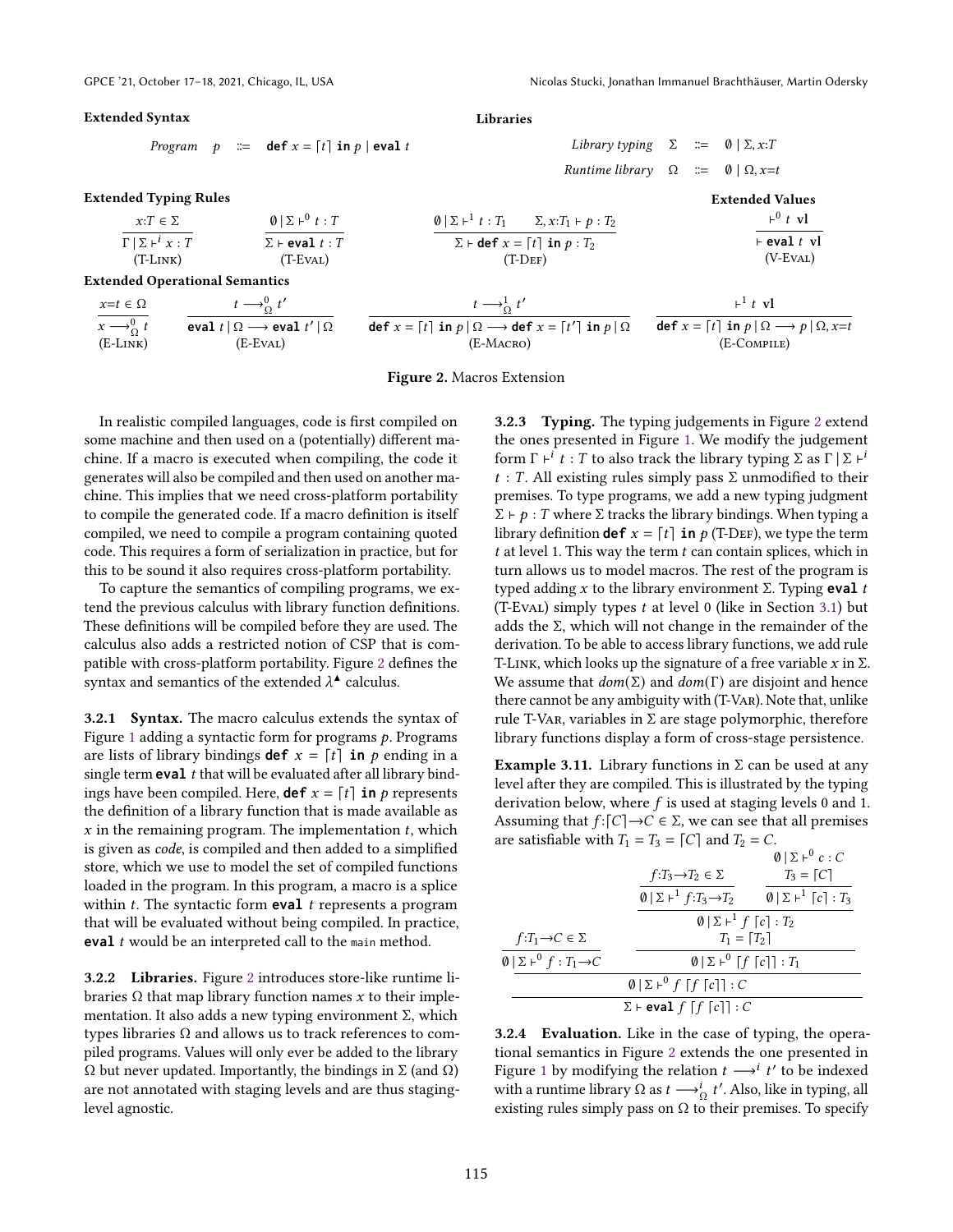the evaluation of programs, we introduce a new relation  $p | \Omega \longrightarrow p' | \Omega'$ , where a program p with a library  $\Omega$  evaluates to a program  $p'$  with a potentially extended library  $\Omega'$ . For a library definition **def**  $x = [t]$  **in**  $p$ , where *t* is a value (i.e., does not contain macros), the library store is updated with a binding  $x = t$  and the definition is removed (E-COMPILE). Importantly, in this process we are taking a  $t$  at staging level-1 and compile it, making it available as a runtime dependency in the rest of the program; the compiled library function  $t$  can be used on arbitrary levels, including level 0. If the library function *t* in a definition **def**  $x = \lceil t \rceil$  **in**  $p$  still contains splices at staging level 1 (macros), we first need to evaluate them (E-Macro). Using the reduction of the core calculus from Section [3.1,](#page-3-0) the contents of the macros will be evaluated at that point. This will produce a quote value that is then canceled with the splice. To evaluate the final expression **eval** t, we simply reduce the term  $t$  using the runtime dependencies in  $\Omega$  (E-Eval). At this point,  $\Omega$  is fixed and will not change, and it will just propagate down to allow E-LINK to use  $\Omega$ . A reference  $x$  to a library function typed with T-LINK at level 0 will lead to  $x$  being replaced by the compiled code from Ω (E-Macro). We say that we "link the reference with the compiled function". At any other level  $i \geq 1$ , we simply keep the reference to  $x$ , since it is considered a value.

3.2.5 Values. The definition of values in Figure [2](#page-5-0) is kept unchanged. We merely also add a value definition for programs  $\vdash p$  vl. The only program value is **eval** *t* where *t* is required to be a value (V-Eval).

Example 3.12. The following example illustrates evaluation in the calculus. We define a library function  $powCode$ (implemented as in Example [3.1\)](#page-3-3) as a macro taking a quoted base  $x$  and an exponent  $n$  of numeric type (N); and a library function *power*<sup>2</sup> using the macro with 2 as the exponent.

 $\Omega$   $\emptyset$ 

 $def \; powCode = [fix \; \lambda rec:[N] \rightarrow N \rightarrow [N] \dots] \; in$ **def**  $power^2 = [\lambda x : N. | powCode [x] 2]]$  in eval  $power^2 3$ 

First, we compile the macro definition powCode since it does not contain any splices at level 1, storing it in Ω.

 $\Omega$  **0**, powCode=**fix**  $\lambda$ rec: $[N] \rightarrow N \rightarrow [N]$ ....

**def**  $power^2 = [\lambda x:\mathbf{N} \cdot [power\,Code[x] 2]]$  in eval  $power^2$  3

Next, we perform macro expansion and evaluate the code in the splice of *power*<sup>2</sup>.

 $\Omega$  **0**, powCode=**fix**  $\lambda$ rec: $[N] \rightarrow N \rightarrow [N] \dots$ 

**def**  $power^2 = [\lambda x : N. [ [x * x * 1]] ]$  **in eval**  $power^2$  3

Performing splice canceling results in:

Ω *0, powCode*=fix λrec: [N]→N→ [N]....

**def**  $power^2 = [\lambda x: N.x * x * 1]$  in eval  $power^2$  3

As before, we compile  $power^2$ , which now does not contain splices at level 0.

 $\Omega$  0, powCode=..., power<sup>2</sup>= $\lambda x:\mathbf{N}.x*x*1$ 

$$
eval\ power^2\ 3
$$

Finally, we evaluate the main program:

$$
\frac{\Omega \quad 0, powCode=..., power^2=...}{\text{eval } 9}
$$

3.2.6 Soundness. To state the progress and preservation theorems for the  $\lambda^*$  calculus, we introduce an auxiliary relation  $\Sigma \Vdash \Omega$ , which means that  $\Omega$  is well-typed under environment Σ.

**Definition 3.13.** (Library Typing)  $\Sigma \vDash \Omega$  if and only if

 $dom(\Sigma) = dom(\Omega) \wedge$ 

 $\emptyset | \Sigma \vdash^{i} \Omega(x) : \Sigma(x)$  for all  $x \in dom(\Omega)$  and all  $i \in \mathbb{N}_{0}$ 

Using this definition, we state the soundness of the calculus in terms of progress and preservation for programs. Again, the full proofs can be found in Appendix B [\[24\]](#page-12-20).

<span id="page-6-1"></span>**Theorem 3.14** (Progress for Programs). If  $\Sigma \vdash p : T$ , then p is a value  $\vdash p$  vl or, for any  $\Omega$  such that  $\Sigma \Vdash \Omega$ , there exists  $p'$  and  $\Omega'$  such  $p | \Omega \longrightarrow p' | \Omega'.$ 

<span id="page-6-2"></span>**Theorem 3.15** (Preservation for Programs). If  $\Sigma \vdash p : T$ ,  $\Sigma \Vdash \Omega$  and  $p \mid \Omega \longrightarrow p' \mid \Omega'$ , then for some  $\Sigma' \supseteq \Sigma$ ,  $\Sigma' \vdash p' : T$ and  $\Sigma' \Vdash \Omega'.$ 

Since we added rule T-Link, we need to revisit the lemmas from the previous section. The Canonical Forms (Lemma [3.7\)](#page-4-2) still holds because there was no change in value definitions.

We also need to restate the various theorems and lemmas for terms to account for libraries and library typing.

**Theorem 3.16** (Progress for Terms). If  $\emptyset | \Sigma \vdash^{i} t : T$  and  $\Sigma$  ⊩ Ω, then t is a value  $\vdash^{i}$  t vl or there exists t' such t  $\longrightarrow_{\Omega}^{i}$  t'.

**Lemma 3.17** (Extended Progress for Terms). If  $\Gamma^{\geq 1} | \Sigma \vdash^i$ t : T and  $\Sigma \Vdash \Omega$ , then t is a value  $\vdash^{i}$  t vl or there exists t' such  $t \longrightarrow_{\Omega}^{i} t'.$ 

**Theorem 3.18** (Preservation for Terms). If  $\Gamma | \Sigma \vdash^{i} t : T$ ,  $t \longrightarrow_{\Omega}^{i} t'$  and  $\Sigma \Vdash \Omega$ , then  $\Gamma \mid \Sigma \vdash^{i} t' : T$ .

**Lemma 3.19** (Substitution).  $\forall i, j \in \mathbb{N}_0$ , if  $\Gamma | \Sigma \vdash^{j} t_1 : T_1$ and  $\Gamma$ ,  $x :^j$   $T_1 \mid \Sigma \vdash^i t_2 : T_2$  then  $\Gamma \mid \Sigma \vdash^i [x \mapsto t_1] t_2 : T_2$ .

Most of the proofs carry through unchanged. To show preservation we additionally need the following lemma.

**Lemma 3.20** (Σ-Weakening). If  $\Sigma \vdash p : T$  and  $\Sigma' \supseteq \Sigma$ , then  $\Sigma' \vdash p : T$ 

### <span id="page-6-0"></span>3.3 Analytical Extension: Quote Matching

We now extend the calculus of Section [3.1](#page-3-0) with support for analytical macros. To this end, we add a pattern matching construct that can deconstruct a piece of code into its components. Subexpressions of the code can be selectively extracted using a bind pattern. Importantly, patterns can only match on a subset of the language, specifically STLC+Fix. Figure [3](#page-7-0) contains the syntax and semantics of this calculus.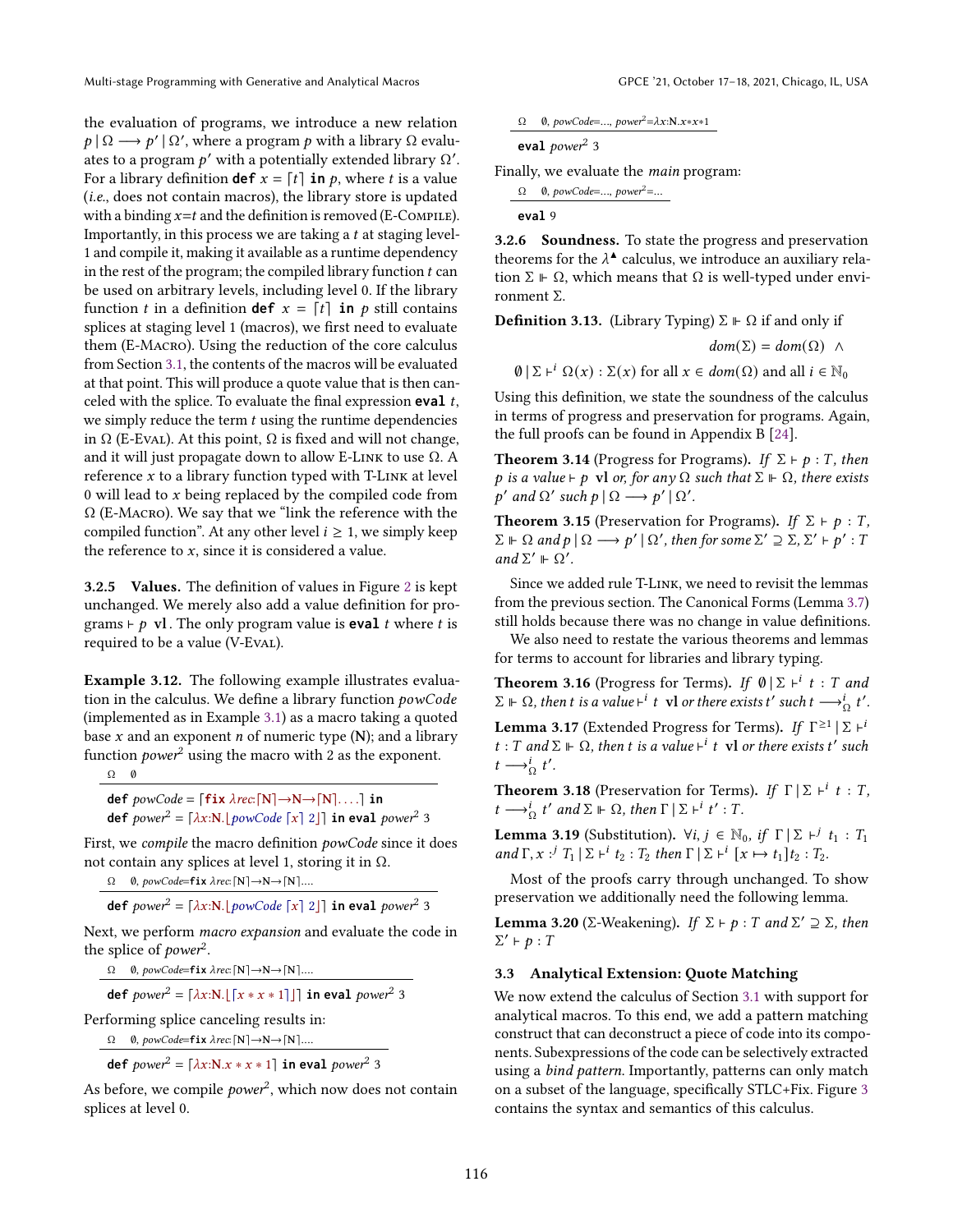*Terms* 
$$
t ::= ... | t \text{ match } [t] \text{ then } t \text{ else } t | \lfloor x \rfloor_T^{x_k:T_K}
$$

# <span id="page-7-0"></span>Extended Syntax Extended Environment

Pattern bindings  $\Phi$   $\cong$   $\emptyset$   $\Phi, x \mapsto x$ 

### Extended Typing Rules

 $\overline{\Gamma_p\vdash^i}$ 

 $c \ominus c / t_t \Longrightarrow^{\Phi} t_t$ (E-Pat-Const)

 $t_s \boxdot t_p / t_t \Longrightarrow^{\Phi} t'_t$ **fix**  $t_s \square$  **fix**  $t_p / t_t \Longrightarrow^{\Phi} t'_t$ <br>(E-PAT-FIX)

⊢ 1

$$
\frac{\Gamma_{r}^{i} t_{s}: [T_{p}] \qquad \emptyset_{r}^{i+1} t_{p}: T_{p} + T_{t} \qquad \Gamma_{r}^{i} t_{t} \quad \Gamma_{r}^{i} t_{t} \quad \Gamma_{r}^{i} t_{t} \quad \Gamma_{r}^{i} t_{t} \quad \Gamma_{r}^{i} t_{t} \quad \Gamma_{r}^{i} t_{t} \quad \Gamma_{r}^{i} t_{t} \quad \Gamma_{r}^{i} t_{t} \quad \Gamma_{r}^{i} t_{t} \quad \Gamma_{r}^{i} t_{t} \quad \Gamma_{r}^{i} t_{t} \quad \Gamma_{r}^{i} t_{t} \quad \Gamma_{r}^{i} t_{t} \quad \Gamma_{r}^{i} t_{t} \quad \Gamma_{r}^{i} t_{t} \quad \Gamma_{r}^{i} t_{t} \quad \Gamma_{r}^{i} t_{t} \quad \Gamma_{r}^{i} t_{t} \quad \Gamma_{r}^{i} t_{t} \quad \Gamma_{r}^{i} t_{t} \quad \Gamma_{r}^{i} t_{t} \quad \Gamma_{r}^{i} t_{t} \quad \Gamma_{r}^{i} t_{t} \quad \Gamma_{r}^{i} t_{t} \quad \Gamma_{r}^{i} t_{t} \quad \Gamma_{r}^{i} t_{t} \quad \Gamma_{r}^{i} t_{t} \quad \Gamma_{r}^{i} t_{t} \quad \Gamma_{r}^{i} t_{t} \quad \Gamma_{r}^{i} t_{t} \quad \Gamma_{r}^{i} t_{t} \quad \Gamma_{r}^{i} t_{t} \quad \Gamma_{r}^{i} t_{t} \quad \Gamma_{r}^{i} t_{t} \quad \Gamma_{r}^{i} t_{t} \quad \Gamma_{r}^{i} t_{t} \quad \Gamma_{r}^{i} t_{t} \quad \Gamma_{r}^{i} t_{t} \quad \Gamma_{r}^{i} t_{t} \quad \Gamma_{r}^{i} t_{t} \quad \Gamma_{r}^{i} t_{t} \quad \Gamma_{r}^{i} t_{t} \quad \Gamma_{r}^{i} t_{t} \quad \Gamma_{r}^{i} t_{t} \quad \Gamma_{r}^{i} t_{t} \quad \Gamma_{r}^{i} t_{t} \quad \Gamma_{r}^{i} t_{t} \quad \Gamma_{r}^{i} t_{t} \quad \Gamma_{r}^{i} t_{t} \quad \Gamma_{r}^{i} t_{t} \quad \Gamma_{r}^{i} t_{t
$$

$$
\begin{array}{ll}\n\text{[ts] match } \text{[tp] then } t_t \text{ else } t_e \longrightarrow^0 t_e \\
\text{(E-MATCH-FAIL)}\n\end{array}\n\qquad \qquad \text{[ts match } \text{[tp] then}
$$

$$
\frac{\vdash^0 t_s \text{ vl} \qquad \vdash^0 t_t \text{ vl} \qquad t_e \longrightarrow^i t'_e \qquad i \ge 1}{t_s \text{ match } [t_p] \text{ then } t_t \text{ else } t_e \longrightarrow^i t_s \text{ match } [t_p] \text{ then } t_t \text{ else } t_e}
$$
\n
$$
(E\text{-MACH-Else})
$$

(E-Match-Then)

$$
\frac{t_{s1} \boxdot t_{p1} / t_{t1} \Longrightarrow^{\Phi} t_{t2} \qquad t_{s2} \boxdot t_{p2} / t_{t2} \Longrightarrow^{\Phi} t_{t3}}{t_{s1} t_{s2} \boxdot t_{p1} t_{p2} / t_{t1} \Longrightarrow^{\Phi} t_{t3}}
$$
\n(E-PAT-APP)

 $\Phi(x_p) \sqsubseteq x_p / t_t \Longrightarrow^{\Phi} t_t$ <br>(E-PAT-VAR)

$$
t_{s} \boxdot t_{p} / t_{t} \Longrightarrow^{\Phi, x_{p} \mapsto x_{s}} t'_{t}
$$
  

$$
\lambda x_{s}:T.t_{s} \boxdot \lambda x_{p}:T.t_{p} / t_{t} \Longrightarrow^{\Phi} t'_{t}
$$
  
(E-PAT-ABS)

′

$$
\frac{FV(t_s) \cap range(\Phi) \subseteq \{\overline{\Phi(x_k)}\} \qquad t'_s = \overline{\lambda x'_k : [T_k]} \quad [\overline{\Phi(x_k) \mapsto \lfloor x'_k \rfloor}] \mid t_s \}
$$
\n
$$
t_s \sqcup [x] \vert \overline{x_k : T_k} / t_t \Longrightarrow^{\Phi} [x \mapsto t'_s] t_t
$$
\n
$$
(E-PAT-BIND)
$$

Extended Values

$$
\frac{\vdash^{i} t_{s} \text{ vl} \qquad \vdash^{i} t_{t} \text{ vl} \qquad \vdash^{i} t_{e} \text{ vl} \qquad i \geq 1}{\vdash^{i} t_{s} \text{ match } [t_{p}] \text{ then } t_{t} \text{ else } t_{e} \text{ vl}
$$
\n(V-MATCH)

Figure 3. Quote Pattern Match Extension

3.3.1 Syntax. The syntax of our extension is defined in Figure [3.](#page-7-0) It extends the calculus presented in Figure [1](#page-4-1) with two new syntactic constructs: a pattern matching operation  $t_s$  match  $[t_p]$  then  $t_t$  else  $t_e$ , and a bind pattern  $\lfloor x \rfloor_{T}^{\overline{x_k:T_K}}$ .<br>The former matches a servinge t, expirate pattern t, If the The former matches a scrutinee  $t_s$  against a pattern  $t_p$ . If the match succeeds the *then* branch  $t_t$  is evaluated, otherwise the *else* branch  $t_e$  is evaluated. A pattern  $t_p$  may contain any

of the following language constructs: constants, references, lambdas, application, and fix operator. In addition,  $t_p$  may contain a bind pattern  $||x||_T^{\overline{X}_k \cdot \overline{X}_k}$ , which will extract a sub-<br>expression of type T from the quote and bind it to x. The expression of type  $T$  from the quote and bind it to  $x$ . The extracted sub-expression is locally closed under  $\overline{x_k}$ :  $\overline{T_k}$ , that is, it can only contain any of the  $x_k$  as free variables. We say the sub-expression is locally closed, since in addition to free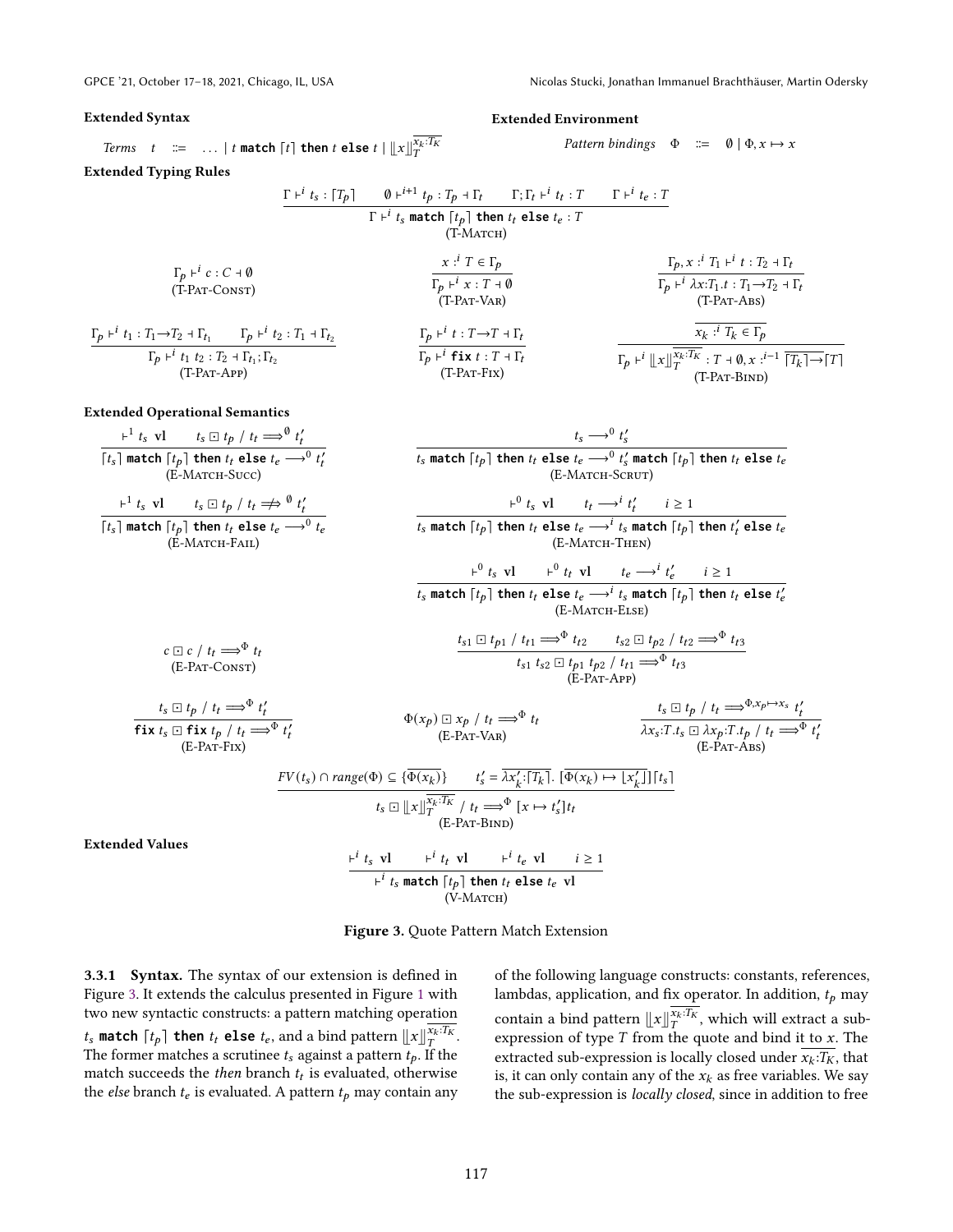variables  $\overline{x_k: T_K}$  bound in the pattern, it can contain free variables defined outside of the pattern. Bind is commonly used without any  $\overline{x_k:T_K}$  as  $\left\|x\right\|_T$  to match a closed subexpression.

3.3.2 Typing. Typing a pattern match (T-MATCH) requires that the scrutinee of type  $[T_p]$  will be matched against a pattern of type  $T_p$ . Patterns themselves are typed under a different typing judgment  $\Gamma_p \vdash^{i} t : T \dashv \Gamma_t$ . Here  $\Gamma_p$  represents an input and contains the bindings defined within the pattern. In contrast,  $\Gamma_t$  represents an output and contains binding introduced by the pattern, which is then made available in the *then* branch. The pattern is typed at level  $i + 1$  as if it was in a quote (as reflected by the syntax).

The rules for pattern typing mostly coincide with their typing counterparts. They only differ in their treatment of environments. First, the  $\Gamma_p$  environment tracks any binding added by a lambda pattern (T-PAT-ABS). It is used to lookup references in (T-Pat-Var) and to determine the types of free variables in a bind pattern (T-PAT-BIND). Second, the  $\Gamma_t$  environment collects *x* bindings added by  $\llbracket x \rrbracket_{T}^{\overline{x_k:T_K}}$ , which will be made available in the  $then$  branch.</u>

The bind pattern  $\lfloor x \rfloor_{T}^{\overline{x_k}:\overline{Tx}}$  matches against an arbitrary expression locally closed under  $x_k:T_K$ . We represent this closed term as a curried function taking arguments of the corresponding types  $\overline{T_k}$  (T-Pat-BIND). Hence, in the output environment, we bind x to a value of type  $\boxed{T_k} \rightarrow \boxed{T}$ . As a special case of rule T-PAT-BIND, we match on a locally closed sub-expression where  $\overline{x_k:T_K}$  is empty, and therefore the type of  $x$  is simply  $[T]$ . Note that the  $i$  in this typing judgment is only present to inform at which level x must be added in  $\Gamma_t$ .

3.3.3 Evaluation. Once more, the operational semantics in Figure [3](#page-7-0) extends the operational semantics in Figure [1.](#page-4-1) First of all, to handle quoted pattern matching, we extend the reduction relation  $t \rightarrow t'$  with additional rules. At staging level 0, we first evaluate the scrutinee until it is a value (E-MATCH-SCRUT). At all other levels, we also continue to reduce the then (E-MATCH-THEN) and else branches (E-MATCH-ELSE).

To model the semantics of nested patterns, we introduce an additional reduction relation  $t_s \square t_p / t_t \Longrightarrow^{\Phi} t'_t$ . It states<br>that the sub-term t-matches the sub-nettern t-with a subthat the sub-term  $t_s$  matches the sub-pattern  $t_b$  with a substitution map Φ, which provides a mapping from a variable defined in the scrutinee to one defined in the pattern. In addition to matching, the relation also transforms the then part of the match  $t_t$  into a  $t'_t$  where all bindings defined in the pattern are substituted.

To reduce a match operation, if the pattern matched, we will evaluate it into  $t'_{t}$  (E-MATCH-Succ) where  $t'_{t}$  does not contain any of the bindings defined in the pattern. We say that a pattern (or sub-pattern) did not match if  $t_s \square t_t / t_e \rightleftharpoons$  $\Phi$   $t'_{t}$ , that is we cannot derive a match. Therefore, if the pattern did not match we evaluate to the *else* branch  $t_e$  (E-MATCH-FAIL).

Exactly as in pattern typing, sub-pattern matching  $t_s \square$  $t_p$  /  $t_t \Longrightarrow^{\Phi} t'_t$  can match the syntactic form of STLC+Fix, as well as bind sub-terms. Rules that do not introduce bindings in the *then* branch will not modify the  $t_t/t'_t$ , they will only propagate the results from sub-evaluation. Rules E-Pat-CONST, E-PAT-FIX, and E-PAT-APP are straightforward. Interestingly, when matching a lambda, the substitution  $\Phi$  will track the relationship between the binding in the pattern and in the scrutinee (E-Pat-Abs). When matching a reference to a binding defined in the pattern, we use Φ to know the name of the equivalent binding in the scrutinee (E-PAT-VAR). We only match if those references are equivalent under the Φ mapping.

Finally, we have the bind pattern (E-PAT-BIND), which may match any sub-term as long as it has the correct type and the correct free variables. First, consider reduction, of the simplified  $\left\Vert x\right\Vert _{T}$  pattern using E-Par-BIND.

$$
\frac{FV(t_s) \cap range(\Phi) \subseteq \emptyset \qquad t'_s = \lceil t_s \rceil}{t_s \boxdot \lfloor x \rfloor_T / t_t \Longrightarrow^{\Phi} \lceil x \mapsto t'_s \rceil t_t}
$$

In this case, the premise requires us to show that the intersection of the free variables of  $t_s$  and the range of  $\Phi$  is empty. In other words, it means that  $t_s$  does not contain a reference to a binding that was defined in the scrutinee. Since it is only locally closed, it may still have references to binding defined outside of the pattern match as those will be valid when inserted in the *then* branch  $(cf.,$  rule T-MATCH). If the match succeeds, rule E-PAT-BIND reduces to  $[x \mapsto [t_s]]t_t$ . Now, consider the case where  $\overline{x_k}:\overline{I_K}$  is not empty. This implies that we will match a  $t<sub>s</sub>$  that might contain references to bindings defined in the pattern. In this case, we cannot simply substitute  $t_s$  for x, we first need to bind all free variables. In particular, for each free variable  $\Phi(x_k)$  defined in the pattern we  $\eta$ -expand by creating a lambda that receives a staged argument of type  $x'_{k}$ : [T<sub>k</sub>]. In the body of that lambda we substitute  $\Phi(x_k)$  with the  $\lfloor x'_k \rfloor$ . This process results in a curried lambda of the type  $\overline{T_k}$  $\rightarrow$   $\overline{T}$ ].

Example 3.21. In the following example, we show how to perform  $\beta$ -reduction at level 1 using quote matching. The code below is an encoding the HOAS pattern example of Section [2](#page-1-0) for a numerical type N.

 $\lambda x:$  [N]  $.x$  match  $\lceil (\lambda y: \mathbf{N}.\Vert f \Vert_{\mathbf{N}}^{y: \mathbf{N}})$  $\mathbb{E}_{N}^{y:\mathbf{N}}$   $\mathbb{E}[\mathbb{E}[x]_{N}]$  then  $f$   $z$  else  $x$ 

3.3.4 Values. The value definition in Figure [3](#page-7-0) extends the value definition in Figure [1.](#page-4-1) At level 0, the pattern match operations are evaluated away. At any other level, we need to ensure transitively that sub-terms do not have any splices at level 1. As the pattern is not evaluated by itself it is considered a value of its own.

<span id="page-8-0"></span>Example 3.22. The ability to match individually quoted constants allows us to unlift quoted value into a value known in the current stage. In the example, we unlift a boolean (B)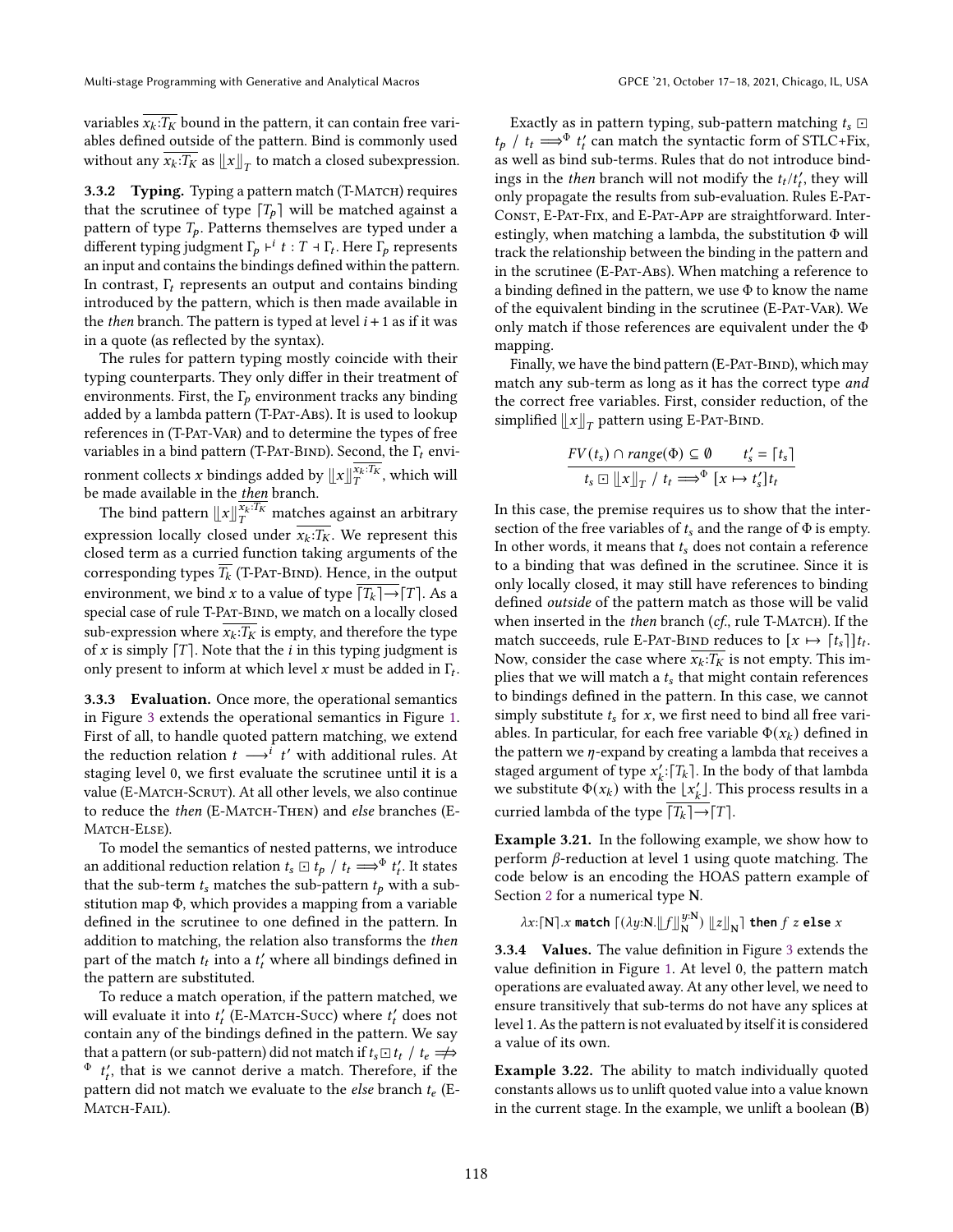constant returning the value applied to succ or fail if it is not a constant.

> $\lambda x$ : B. $\lambda succ$ : B $\rightarrow$  T. $\lambda fail$ : T. **match** ⌈true⌉ **then** succ true **else match** ⌈false⌉ **then** succ false **else** fail

3.3.5 Substitution. To handle the new syntactic form of pattern matching substitution is extended to homomorphically apply substitution to its sub-terms. As patterns can only refer to bindings defined in the pattern itself, as ensured by  $\Gamma_p$ , substitution does not need to go into the pattern.

3.3.6 Soundness. The statements of the progress and preservation theorems carry over unchanged from Section [3.1.](#page-3-0) Full proofs can be found in Appendix C [\[24\]](#page-12-20). Extending the proof of progress with a case for pattern matching is trivial; depending on the pattern reduction, we simply invoke E-MATCH-SUCC or E-MATCH-FAIL. The proof of preservation requires a few additional definitions and lemmas. First of all, we extend the substitution lemma to parallel substitutions:

**Lemma 3.23** (Multi-Substitution).  $\forall i, j \in \mathbb{N}_0$ , if  $\overline{\Gamma \vdash^{j} t_k : T_k}$ and  $\Gamma$ ,  $\overline{x}$  :  $\overline{T_k}$   $\vdash^i t$  : T then  $\Gamma \vdash^i [\overline{x_k \mapsto t_k}] t$  : T

Next, we state well-formedness of the substitution Φ with respect to environments  $\Gamma_p$  and  $\Gamma_\delta$ .

<span id="page-9-0"></span>**Definition 3.24** (Well-formedness of  $\Phi$ ).  $\Gamma_p | \Gamma_{\delta} \Vdash \Phi$ 

We say  $\Phi$  is well-formed with respect to  $\Gamma_p$  and  $\Gamma_\delta$ , written  $Γ_p | Γ_δ ⊩ Φ$ , if and only if Φ is a bijection between  $dom(Γ_p)$ and  $dom(\Gamma_{\delta})$ , such that  $dom(\Gamma_{\rho}) \cap dom(\Gamma_{\delta}) = \emptyset$  and  $\forall x_p : T \in \Gamma_p$ .  $\Phi(x_p) : T \in \Gamma_\delta$ .

Using Definition [3.24,](#page-9-0) we can state type preservation of the pattern reduction. That is, reducing a well typed match  $t_s \square p / t \Longrightarrow^{\Phi} t'$  results in a well-typed term  $t'.$ 

<span id="page-9-6"></span>Theorem 3.25 (Preservation of Pattern Reduction). If [\(1\)](#page-9-1), [\(2\)](#page-9-2), [\(3\)](#page-9-3), [\(4\)](#page-9-4), [\(5\)](#page-9-5) then  $\Gamma \vdash^0 t' : T$ .

$$
\Gamma; \Gamma_{\delta} \vdash^1 t_s : T_1 \tag{1}
$$

$$
\Gamma_p \vdash^1 t_p : T_1 \dashv \Gamma_t \tag{2}
$$

$$
\Gamma; \Gamma_t \vdash^0 t : T \tag{3}
$$

$$
t_s \boxdot t_p / t \Longrightarrow^{\Phi} t' \tag{4}
$$

$$
\Gamma_p \mid \Gamma_\delta \Vdash \Phi \tag{5}
$$

Here, premises [\(1\)](#page-9-1) to [\(3\)](#page-9-3) correspond to premises of rule T-Матсн. Finally, the match case in the proof of preservation follows as a corollary from Theorem [3.25:](#page-9-6)

# Corollary 3.26 (Preservation for Match).

If  $\Gamma \vdash^{0} [t_{s}]$  match  $\lceil t_{p} \rceil$  then  $t_{t}$  else  $t_{e}:T$  ,  $\vdash^{1} t_{s}$  vl and  $t_s \square t_p / t_t \Longrightarrow^{\emptyset} t'_t$ , then  $\Gamma \vdash^{\emptyset} t'_t : T$ .

# 3.4 Full Calculus: Cross-Platform Quote Matching

We are now ready to connect all pieces in a final calculus that combines quotes and splices (Section [3.1\)](#page-3-0), cross-platform

global definitions (Section [3.2\)](#page-4-0), and analytical macros (Section [3.3\)](#page-6-0). From the combination of the different extensions emerges one additional feature: the ability to pattern match against global definitions. This becomes visible in Figure [4,](#page-10-1) which adds additional typing and reduction rules for the composed calculus.

3.4.1 Syntax. The syntax is simply the composition of the syntax of the base calculus (Figure [1\)](#page-4-1), of the macro extension (Figure [2\)](#page-5-0), and the pattern matching extension (Figure [3\)](#page-7-0).

3.4.2 Typing. Figure [4](#page-10-1) extends the typing judgement with one additional rule T-Pat-Link. This rule allows references to library functions to be typed in patterns. As usual with library functions, the reference can be at any level. Like in Section [3.2,](#page-4-0) we assume that all rules are modified to pass the library environment Σ through all rules of term and pattern typing.

3.4.3 Evaluation. The operational semantics in Figure [4](#page-10-1) extends the combined operational semantics of calculi in Figure [2](#page-5-0) and Figure [3.](#page-7-0) When matching a library function reference (E-Pat-Link) we match if the scrutinee is a reference to the same library function. This pattern does not change or use  $\Phi$  in any way as it only needs to handle local variables. All other rules are modified to add the same  $\Omega$  to all terms evaluation as previously done for terms in Section [3.2,](#page-4-0) patterns are not changed. Thus, reduction rules are of the forms  $t \longrightarrow_{\Omega}^{i} t'$  for term reduction,  $p | \Omega \longrightarrow p' | \Omega'$  for program reduction, and  $t_s \square t_p / t_t \Longrightarrow^{\Phi} t'_t$  for pattern reduction. The definition of values and substitution immediately arises from the combination of the different extensions.

<span id="page-9-2"></span><span id="page-9-1"></span>Example 3.27. In the following example, we show how the combined calculus can be used to describe an optimization of our "DSL for mathematical operations". We match a numeric expression and check whether it is a call to our global power DSL function defined in a library. We then unlift the quoted number using an unlift function similar to the one in Example [3.22.](#page-8-0) The code below is an encoding of the last version of def powCode of Section [2](#page-1-0) for a numerical type N.

<span id="page-9-5"></span><span id="page-9-4"></span><span id="page-9-3"></span>**def** powCode = ⌈ **fix** rec:⌈N⌉→N→⌈N⌉. :⌈N⌉.:N. **match** ⌈power <sup>T</sup>U<sup>N</sup> <sup>T</sup>1U<sup>N</sup> ⌉ **then** unlift <sup>1</sup> (:N.rec ( + )) **else** ... // generate code ⌉ **in def** power<sup>4</sup> <sup>=</sup> ⌈ :N.⌊powCode ⌈power 2⌉ 2⌋ ⌉ **in**

3.4.4 Soundness. The proofs of progress and preservation carry over mostly unchanged. Full proofs can be found in Appendix D [\[24\]](#page-12-20).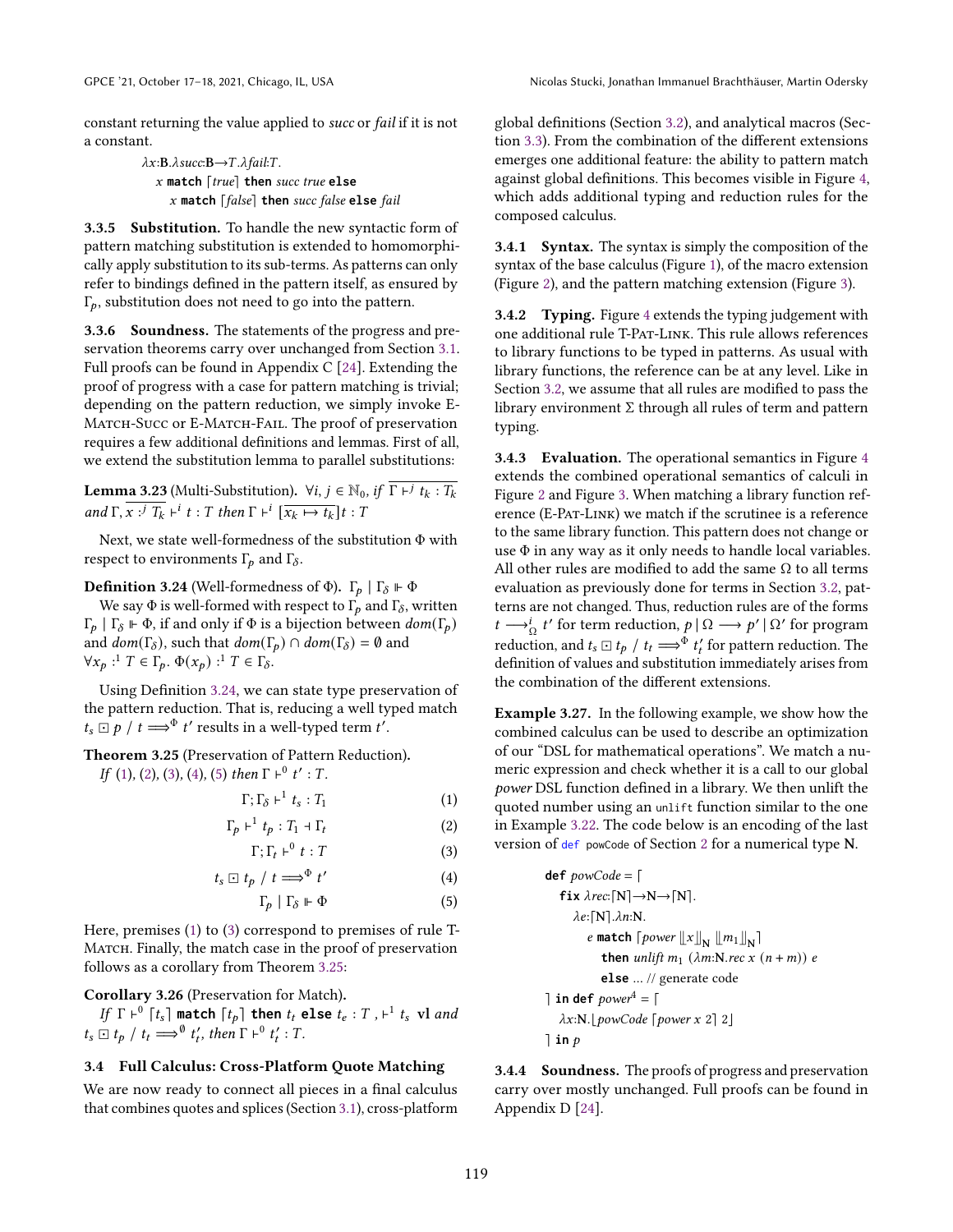$$
x:T \in \Sigma
$$
  
\n
$$
\Gamma_p | \Sigma \vdash^i x : T \dashv \emptyset
$$
  
\n
$$
(T-PAT-LINK)
$$

<span id="page-10-1"></span>Extended Typing Rules Extended Operational Semantics

```
x \bigoplus x / t \Longrightarrow^{\Phi} t(E-Pat-Link)
```
Figure 4. Global Definition Matching Extension

# <span id="page-10-0"></span>4 Implementation

We scaled our calculus to a practical, industrial-strength implementation of a multi-stage macro system in the programming language Scala 3 [\[23\]](#page-12-21).

### 4.1 Relation to the Calculus

The static checks as performed by the type checker closely follow the rules of the calculus as described in this paper. The choice of syntax for quotes  $\{\tau\}$  and for splices  $\{\tau\}$  follows the standard syntax rules of Scala's string interpolators s"hello \$word" or s"hello \${word}" where world is spliced in the string. To lift or unlift values, we use the  $\text{Expr}(x)$  syntax which corresponds to Expr.apply in expression position and to Expr.unapply in pattern position. Global library function definition such as

**def**  $x = \lfloor f \ 3 \rfloor$  **in**  $def y = [\lambda a: N.a]$  in  $def z = [fix \lambda rec:N.rec] in ...$ can be expressed in Scala as

> def  $x$ : Int =  $f(3)$ def y: Int  $\Rightarrow$  Int = (a: Int)  $\Rightarrow$  a def  $z$ : Int =  $z$

To support quoted pattern matching, we extend the pattern syntax to allow the pattern '{pat}. For example, the expression

s match  $\lceil f \ln x \rceil$  then *t* else *e* 

can be expressed in Scala as

s match { case '{  $f$ (\$x: Int) }  $\Rightarrow$  t; case  $\Rightarrow$  e }

where <sup>f</sup> is a global library reference and \$x represents a locally closed bind pattern. Free variables in bind patterns, as in  $\mathbb{L}[x]_{N}^{y:N}$  $y:N$ , can be specified as  $(x(y))$ :Int. The following term in  $\overline{\lambda}^N$  that binds the body of a lambda to x and might have  $y$  as a free variable

s match  $\lceil \lambda y \mathbf{:} \mathbf{N} \cdot \mathbf{r} \mathbf{N} \mathbf{N} \mathbf{N}$  $\frac{y:\mathbf{N}}{\mathbf{N}}$  then *t* else *e* 

can be expressed in Scala as

s match case '{ (y: Int)  $\Rightarrow$  \$x(y):Int }  $\Rightarrow$  t case  $\Rightarrow$  e

Finally, binding an applied function in a pattern  $s$  match  $\left[\left\|f\right\|_{N\to N}3\right]$  then  $t$  else  $e$ 

can be expressed in Scala as

```
s match { case '{ (\text{fs: Int} \Rightarrow \text{Int})(3) } \Rightarrow t; case \Rightarrow e }
```
### 4.2 Additional Features

In addition, the implementation also supports type polymorphism, existential types in patterns, and runtime multi-stage programming.

Type polymorphism. Type polymorphism is expressed by using the type-class T:Type.

```
def one[T: Type](e: Expr[T])(using Quotes): Expr[List[T]] =
  '{ List($e) }
```
The typeclass Type is necessary to know the non-erased type of <sup>T</sup> at runtime.

Existential types. Existential types in patterns allow the extraction and use of types that are not statically known.

```
def fuseMap(e: Expr[List[Int]])(using Quotes) =
  e match
    case '{ ($ls: List[u]) .map[v]($f) .map[Int]($g) } \Rightarrow'{ $ls.map(x \Rightarrow $g($f(x))) }
    case \Rightarrow e
```
In the example, the pattern and uses of the extracted types (<sup>u</sup> and <sup>v</sup>) can be statically checked. In general, we use lower case letters for existential type bindings.

Runtime multi-staging. The library function run compiles and executes quoted code at runtime. This allows programmers to perform runtime multi-stage programming.

| import scala.quoted.staging.*                                    |  |  |  |  |  |
|------------------------------------------------------------------|--|--|--|--|--|
| given Compiler = $\dots$                                         |  |  |  |  |  |
| val power2 = run('{ (x: Int) $\Rightarrow$ \${powCode('x, 2)} }) |  |  |  |  |  |

Scope extrusion detection. As Scala is not a pure functional language, we need to make sure that the expressions are not extruded from their scope through side channels such as mutable state, exceptions, or even into a *run*. For example, we can abuse mutable state to extrude a quoted local variable follows:

var z: Expr[Int] = null

'{ val  $x = 7$ ;  $f{ z = 'x}; ... }$ 

// z now contains '{x} and x will never be in scope anymore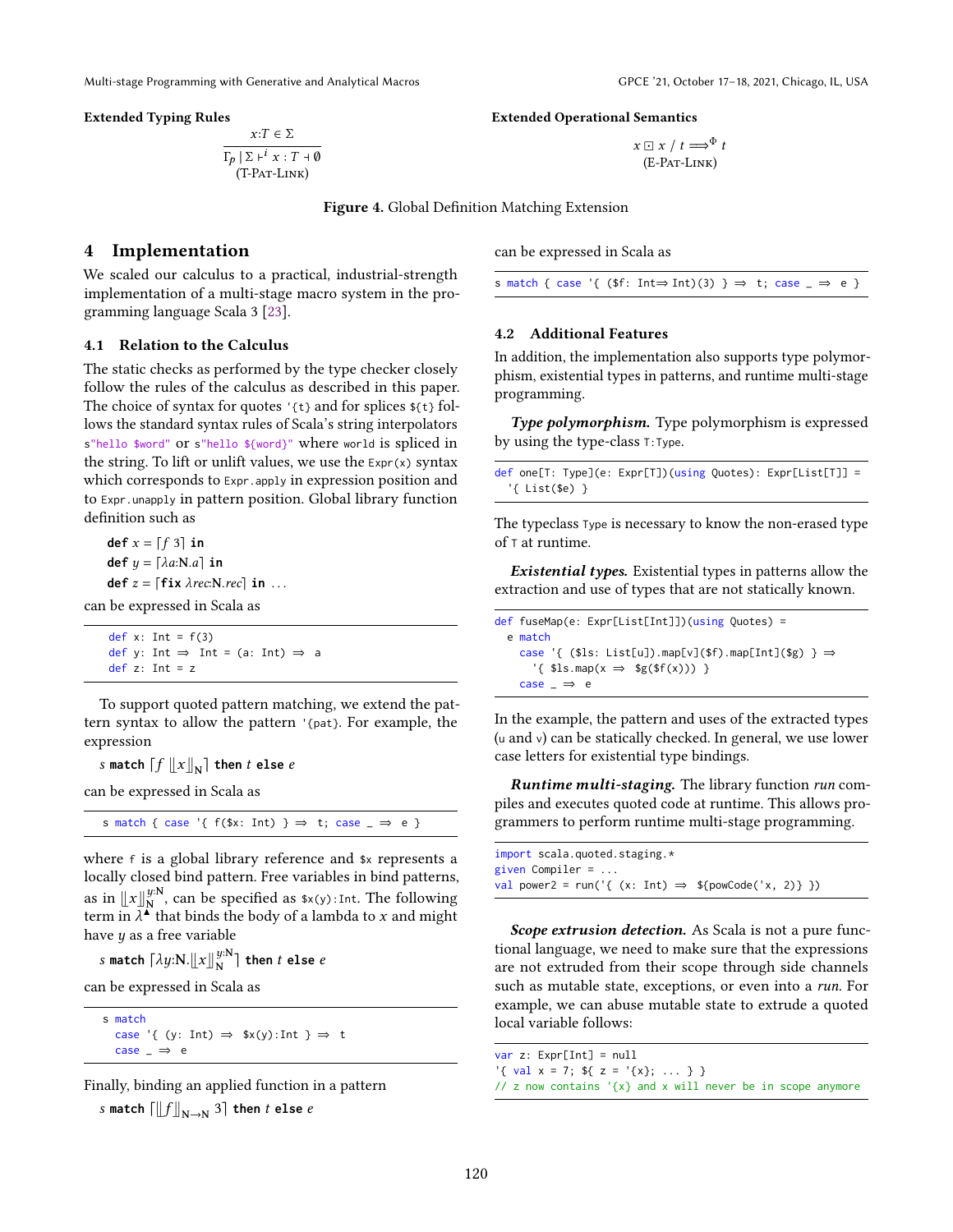To avoid this, we add runtime checks that track the stack of nested splices we are in when we create a quote. To know if an expression is extruded from its scope, we compare the stack of the creation site with the one at the call site and report a runtime error, if the two are not compatible. In our implementation, all quotation functionality is provided by means of an implicit/contextual instance of the type Quotes, which also serves as a representation of a persistent stack of scopes. Each quote will use the instance that is currently in scope and each splice will introduce a new instance.

# 5 Discussion and Related Work

LISP. LISP has a very simple way to treat programs as data based on the uniform representation of programs as lists. Quotation turns fragments of (unevaluated) code into data: '42 is a number, 'a is a symbol, '(+ 3 4) is a list of the quoted constituents. Quasiquotation—with a backquote—lets us escape inside a program fragment of e.g., a whole list with a comma operator that can unquote and evaluate a part of the quasiquoted expression e.g.,  $(1 2, (+ 3 4))$ .

**Racket.** Racket has a sophisticated macro system. On one hand, contrary to Scala, Racket is dynamically-typed and on the other, Typed Racket will type-check all expressions at the run-time phase of the given module [\[27\]](#page-12-22). Despite these fundamental differences, it is worth noting that Racket supports pattern matching with quasiquotes (quasipatterns). Interestingly, Racket takes one step further and much like the quasiquote expression form, unquote and unquote-splicing escape back to normal patterns which is something that we do not support.

Multi-Stage-Programming. Multi-Stage Programming (MSP) transfers the concepts of quotes, quasiquotes, unquotes and staged evaluation [\[7,](#page-12-23) [10\]](#page-12-24) in a statically-scoped, modularly-type safe environment [\[21\]](#page-12-6). MSP, popularised by MetaML [\[25\]](#page-12-9) and MetaOCaml [\[3,](#page-12-10) [12,](#page-12-25) [13\]](#page-12-12), made generative programming easier [\[5\]](#page-12-1), effectively narrowing the gap of writing complex solutions of code manipulation such as: code optimizations [\[28\]](#page-12-2) and DSL implementations [\[4,](#page-12-3) [26\]](#page-12-4). Fred McBride [\[15\]](#page-12-26) highlights the need to bridge the gap of expressing computer-aided manipulation of symbols. Arguing that it is important to lower the cognitive barrier of reading and writing algebraic manipulators such as algebraic simplificators and integrators, he develops the first pattern matching facility for LISP; a form that provides a natural description to increase the user's problem solving potential. MacroML [\[9\]](#page-12-13) used the quotation system of MetaML to define macros. The two fundamental quasiquotation operators in Scala 3 were inspired by MetaML/MacroML and BER MetaOCaml.

Template Haskell. Haskell was introduces to metaprogramming using quasiquotes with Template Haskell [\[20\]](#page-12-27). Neither MetaOCaml, MetaML, or Template Haskell support pattern matching with quasiquotes.

**Squid.** Squid [\[16,](#page-12-14) [18\]](#page-12-15), a metaprogramming library for Scala, advances the state of the art of staging systems and puts quasiquotes at the center of user-defined optimizations. The user can pattern match over existing code and implement retroactive optimizations modularly. To the best of our knowledge, in an earlier version of Squid, Parreaux et al. [\[16\]](#page-12-14) were the first to represent locally closed terms as HOAS functions. However, they later revisited the approach and instead track free variables in the type. While expressive, this approach requires advanced typing features such as pathdependent types, singleton types, and intersection types.

**Modal logic.** Our calculus is closely related to  $\lambda^{\circ}$  [\[6\]](#page-12-28) and  $\lambda^{\Box}$  [\[7\]](#page-12-23). These calculi capture the temporal/modal logic essence of multistage programming. They only support code generation but not code analysis.

# 6 Future Work

While the calculus models separate compilation, as well as generative and analytical macros, it does not yet fully cover all features of our implementation in Scala 3. In particular, two important features are type polymorphism and existential pattern types. It would be interesting to extend the calculus in future work to account for these features. However, adding them will most likely result in additional complexity since it will require some kind of type unification.

The calculus assumes the lack of side channels, for which we use dynamic scope extrusion detection. It is worth formalizing this mechanism and precisely describe how it can be implemented at runtime or expressed as a static check.

Another way to extend the system would be to investigate the possibility to also allow matching on programs that use quotes, splices, and matches themselves. Adding pattern matching on quotes and splices seems to involve a more general notion of staged eta-expansion. In order to add support for matching on the match itself is less clear and would require some form of meta-pattern. While both extensions are interesting, we expect the metatheory to be significantly more involved, and thus neither of the two features is implemented in Scala 3.

# 7 Conclusion

We introduced a calculus ( $\lambda^{\blacktriangle}$ ) for well-typed and hygienic multi-stage metaprogramming that allows both generative and analytical macros. We proved soundness of  $\lambda^*$  and implemented it in Scala 3.

### Acknowledgments

We gratefully acknowledge funding by the Swiss National Science Foundation under grant 407540\_167213 (Programming Language Abstractions for Big Data).